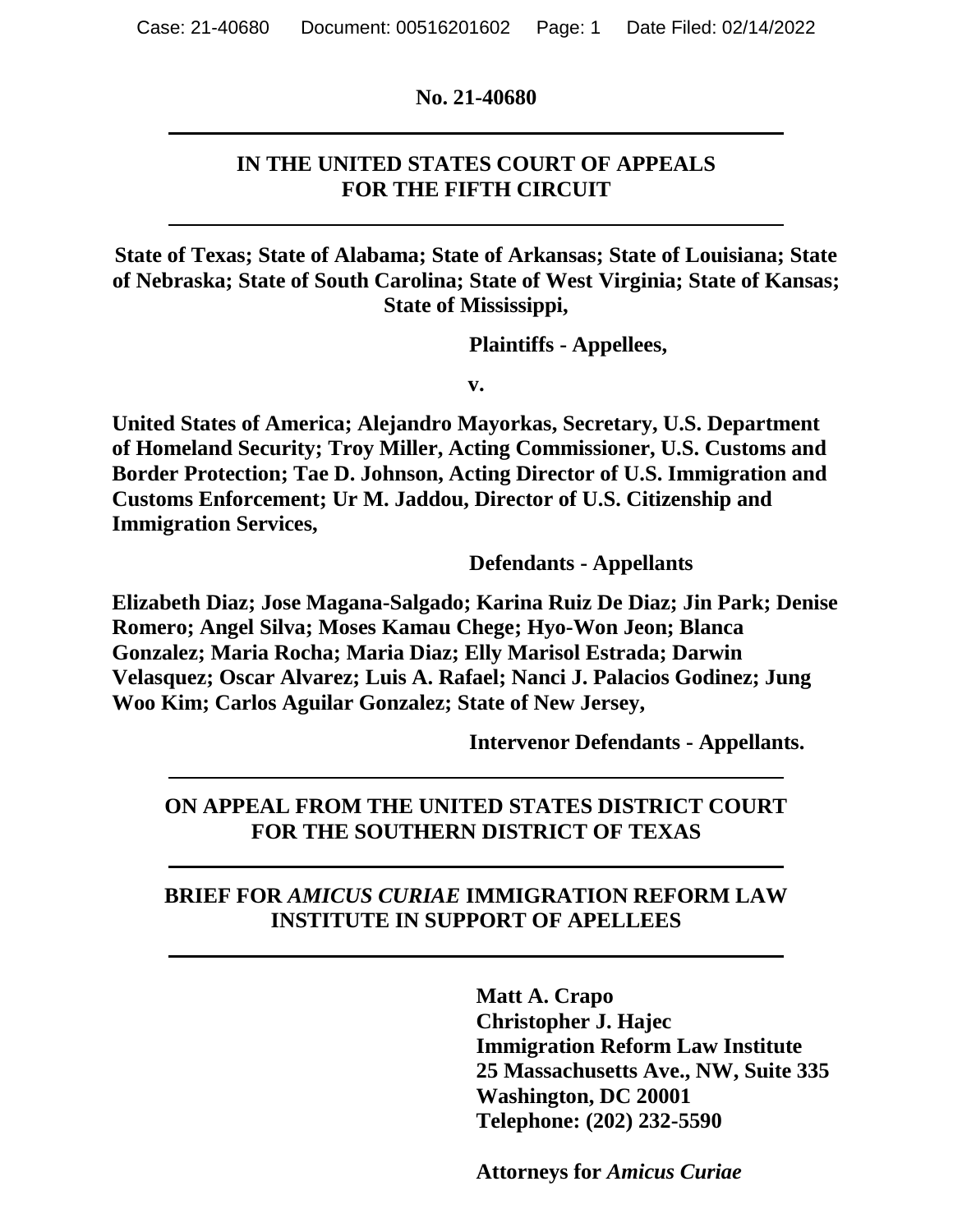#### **SUPPLEMENTAL STATEMENT OF INTERESTED PERSONS**

Pursuant to Fifth Circuit Rule 28.2.1 and Fed. R. App. P. 26.1, *amicus curiae* Immigration Reform Law Institute makes the following disclosures:

1) For non-governmental corporate parties please list all parent

corporations: None.

2) For non-governmental corporate parties please list all publicly held

companies that hold 10% or more of the party's stock: None.

3) The following entity has an interest in the outcome of this case:

Immigration Reform Law Institute.

DATED: February 14, 2022 Respectfully submitted,

/s/ Matt Crapo Matt A. Crapo Immigration Reform Law Institute 25 Massachusetts Ave., NW, Suite 335 Washington, DC 20001 Telephone: (202) 232-5590

Attorney for *Amicus Curiae*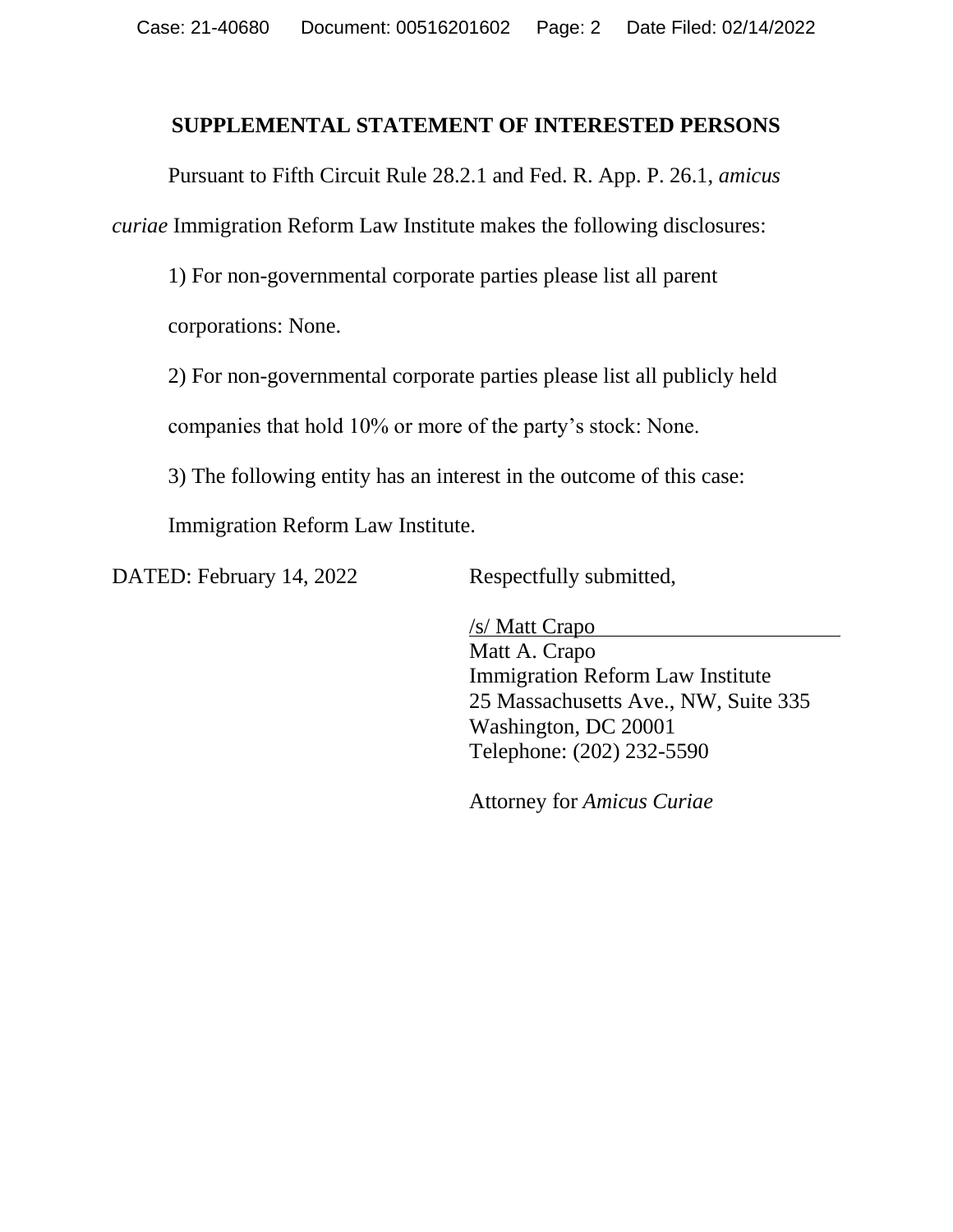# **TABLE OF CONTENTS**

# **Page**

|                |             | SUPPLEMENTAL STATEMENT OF INTERESTED PERSONS |  |
|----------------|-------------|----------------------------------------------|--|
|                |             |                                              |  |
|                |             |                                              |  |
|                |             |                                              |  |
|                |             |                                              |  |
| $\mathbf{I}$ . |             |                                              |  |
| II.            |             |                                              |  |
|                | A.          |                                              |  |
|                | <b>B.</b>   |                                              |  |
|                | $C_{\cdot}$ |                                              |  |
| III.           |             |                                              |  |
|                |             |                                              |  |
|                |             | <b>CERTIFICATE OF COMPLIANCE</b>             |  |

# CERTIFICATE OF SERVICE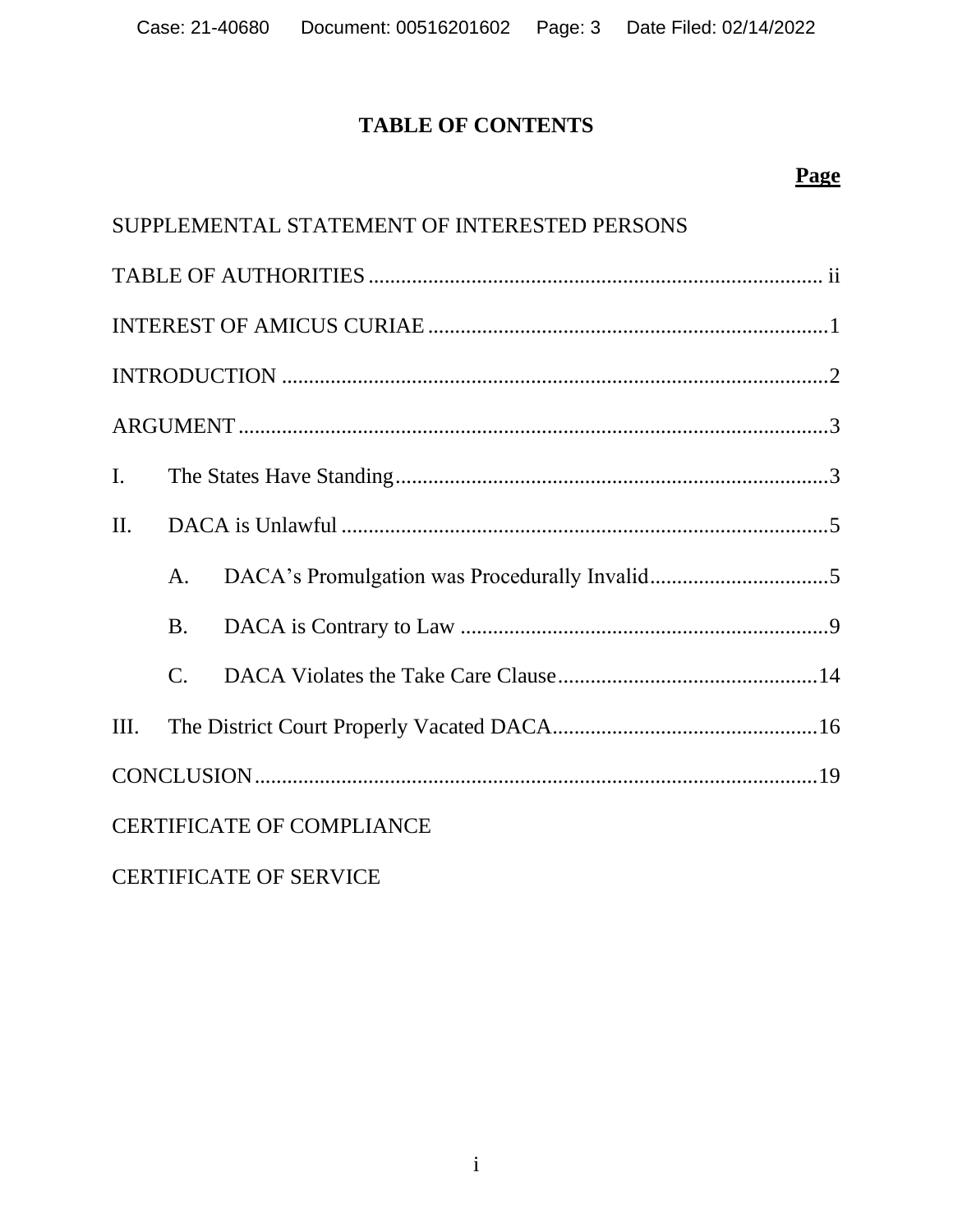# **TABLE OF AUTHORITIES**

# **Page(s)**

# **CASES**

| Alexander v. Sandoval,                              |
|-----------------------------------------------------|
| Am. Meat Inst. v. United States Dep't of Agric.,    |
| Am. Mining Congress v. Mine Safety & Health Admin., |
| Arizona v. Inter Tribal Council of Ariz., Inc.,     |
| Arizona v. United States,                           |
| Arizona Dream Act Coal. v. Brewer,                  |
| Avoyelles Sportsmen's League, Inc. v. Marsh,        |
| Matter of $C$ -T-L-,                                |
| Chambers v. NASCO, Inc.,                            |
| Chrysler Corp. v. Brown,                            |
| City of Los Angeles v. Adams,                       |
| Dames & Moore v. Regan,                             |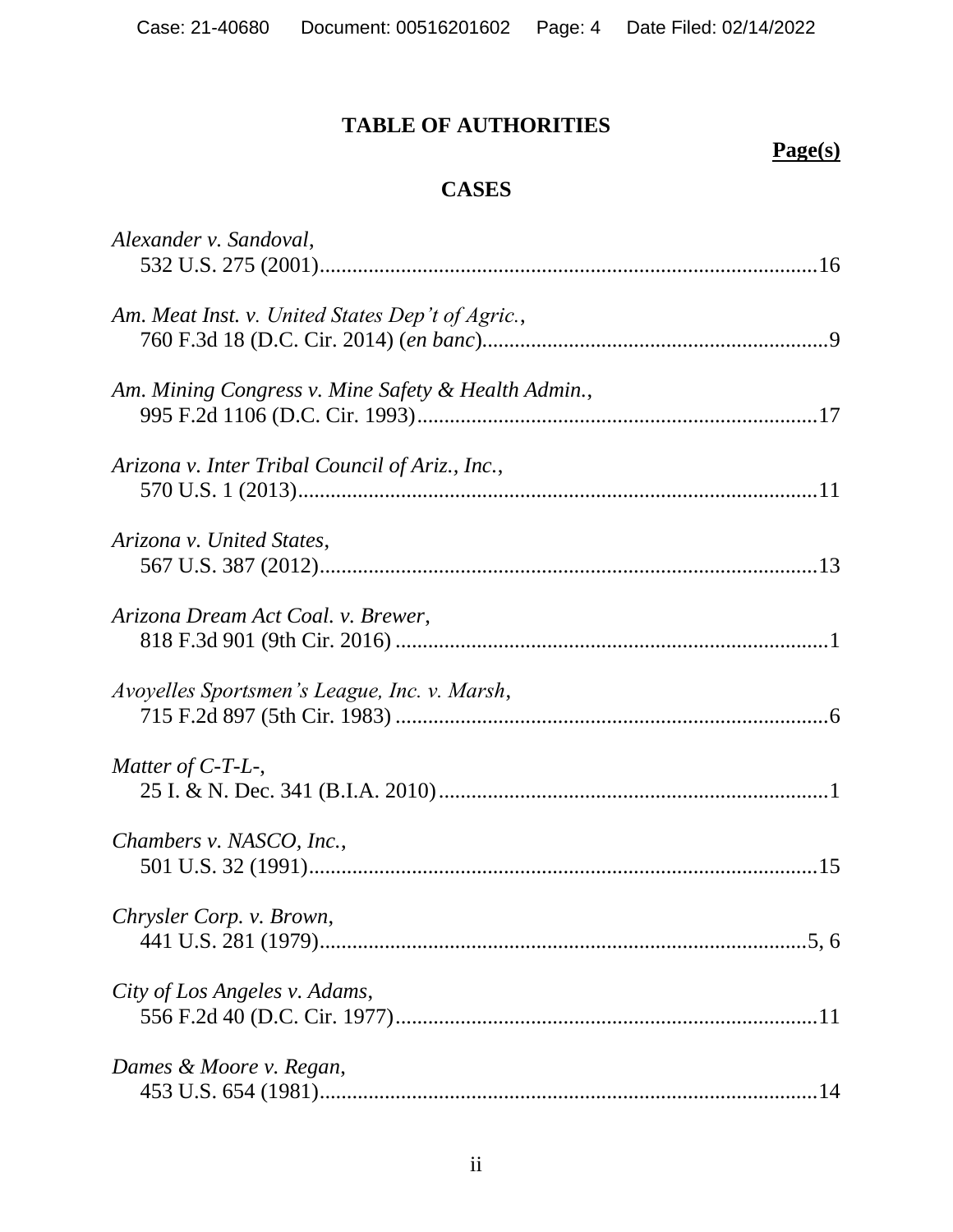| Dep't of Homeland Sec. v. Regents of the Univ. of California,    |  |
|------------------------------------------------------------------|--|
| Fed'l Power Comm'n v. Transcon. Gas Pipe Line Corp.,             |  |
| Friends of the Earth, Inc. v. Laidlaw Envtl. Servs. (TOC), Inc., |  |
| FTC v. Morton Salt Co.,                                          |  |
| Galvan v. Press,                                                 |  |
| General Elec. Co. v. EPA,                                        |  |
| Hollingsworth v. Perry,                                          |  |
| INS v. Chadha,                                                   |  |
| Judulang v. Holder,                                              |  |
| Kamen v. Kemper Fin. Servs.,                                     |  |
| Louisiana Pub. Serv. Comm'n v. FCC,                              |  |
| Lujan v. Defenders of Wildlife,                                  |  |
| Lutwak v. United States,                                         |  |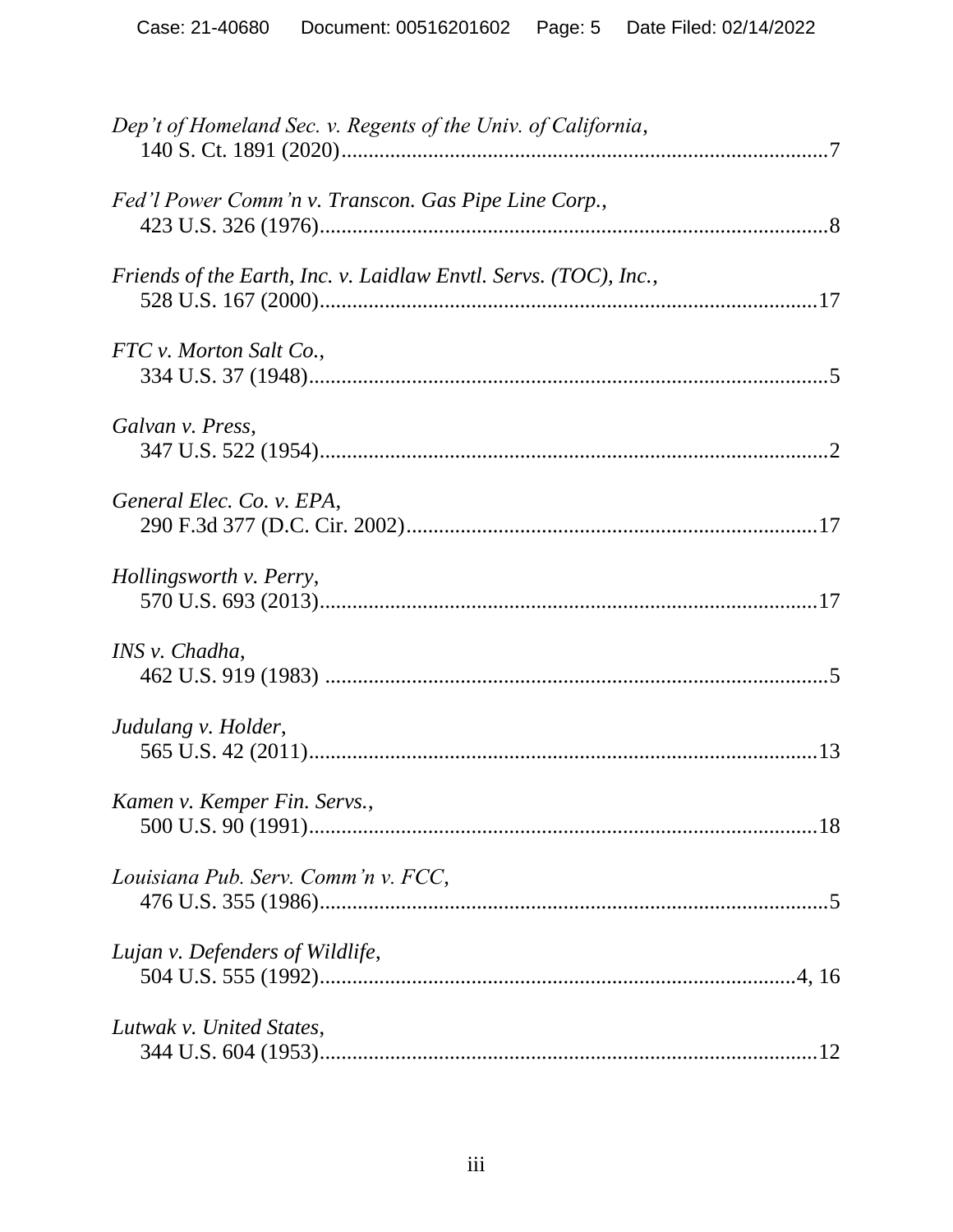| Manhattan Gen. Equip. Co. v. Commissioner,                   |
|--------------------------------------------------------------|
| McLouth Steel Products Corp. v. Thomas,                      |
| Medellin v. Texas,                                           |
| Mistretta v. United States,                                  |
| Motor Vehicle Mfrs. Ass'n v. State Farm Mut. Auto. Ins. Co., |
| Nat'l Ass'n of Mfrs. v. NLRB,                                |
| Nishimura Ekiu v. United States,                             |
| Save Jobs USA v. U.S. Dep't of Homeland Sec.,                |
| SEC v. Chenery Corp.,                                        |
| Shell Offshore Inc. v. Babbitt,                              |
| Sierra Club v. Glickman,                                     |
| Matter of Silva-Trevino,                                     |
| Sure-Tan, Inc. v. Nat'l Labor Relations Bd.,                 |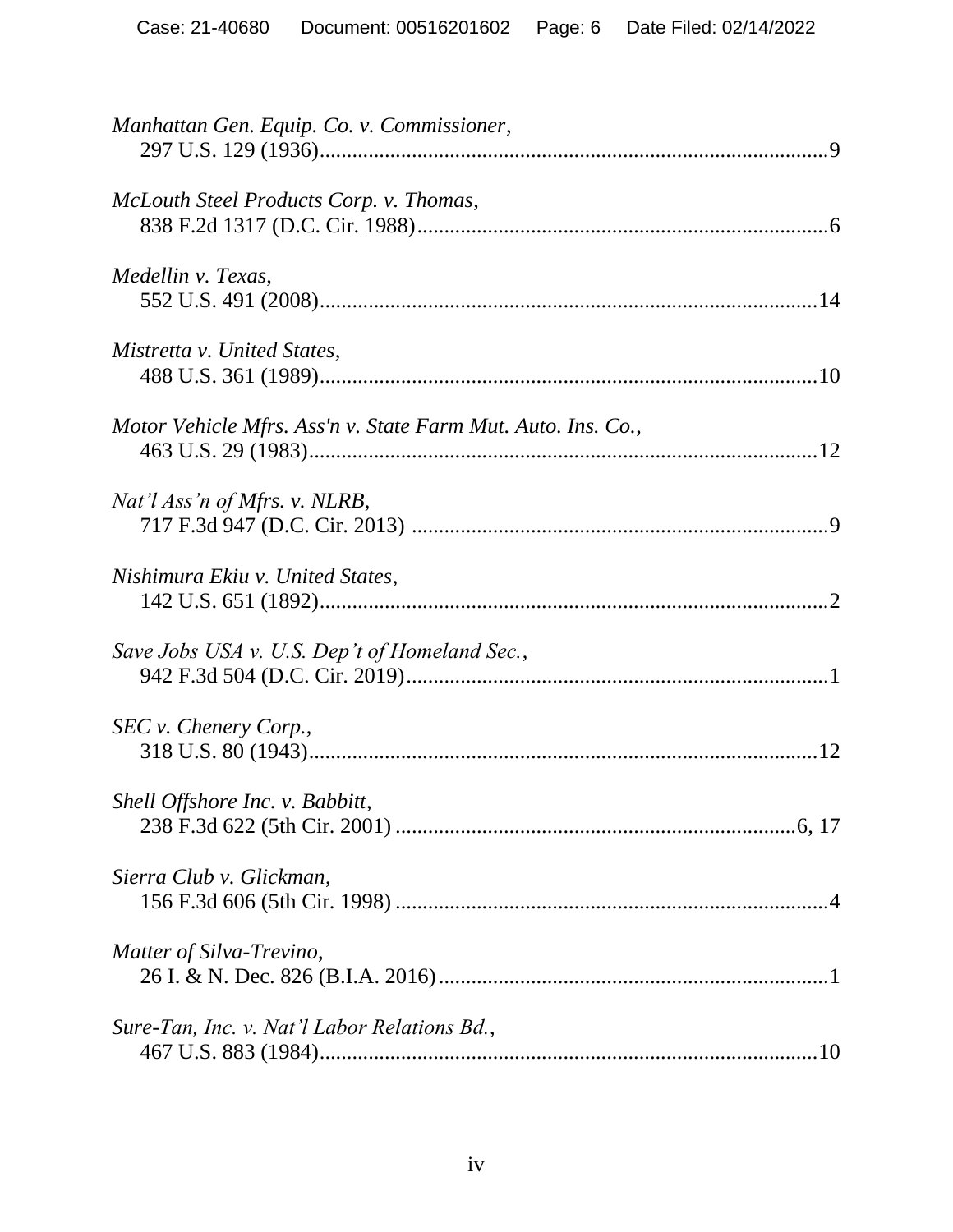| Texas v. Biden ("Texas MPP"),                                          |
|------------------------------------------------------------------------|
| Texas v. United States ("Texas DAPA"),                                 |
| Tex. Dep't of Hous. & Cmty. Affairs v. Inclusive Cmtys. Project, Inc., |
| Texas Sav. & Cmty. Bankers Ass'n v. Fed. Hous. Fin. Bd.,               |
| Thomas v. Union Carbide Agric. Prods. Co.,                             |
| Touche Ross & Co. v. Redington,                                        |
| Town of Chester v. Laroe Estates, Inc.,                                |
| Trump v. Hawaii,                                                       |
| United States v. CITGO Petroleum Corp.,                                |
| United States v. Johnson,                                              |
| United States v. Picciotto,                                            |
| United States v. Texas,                                                |
| United States v. Texas,                                                |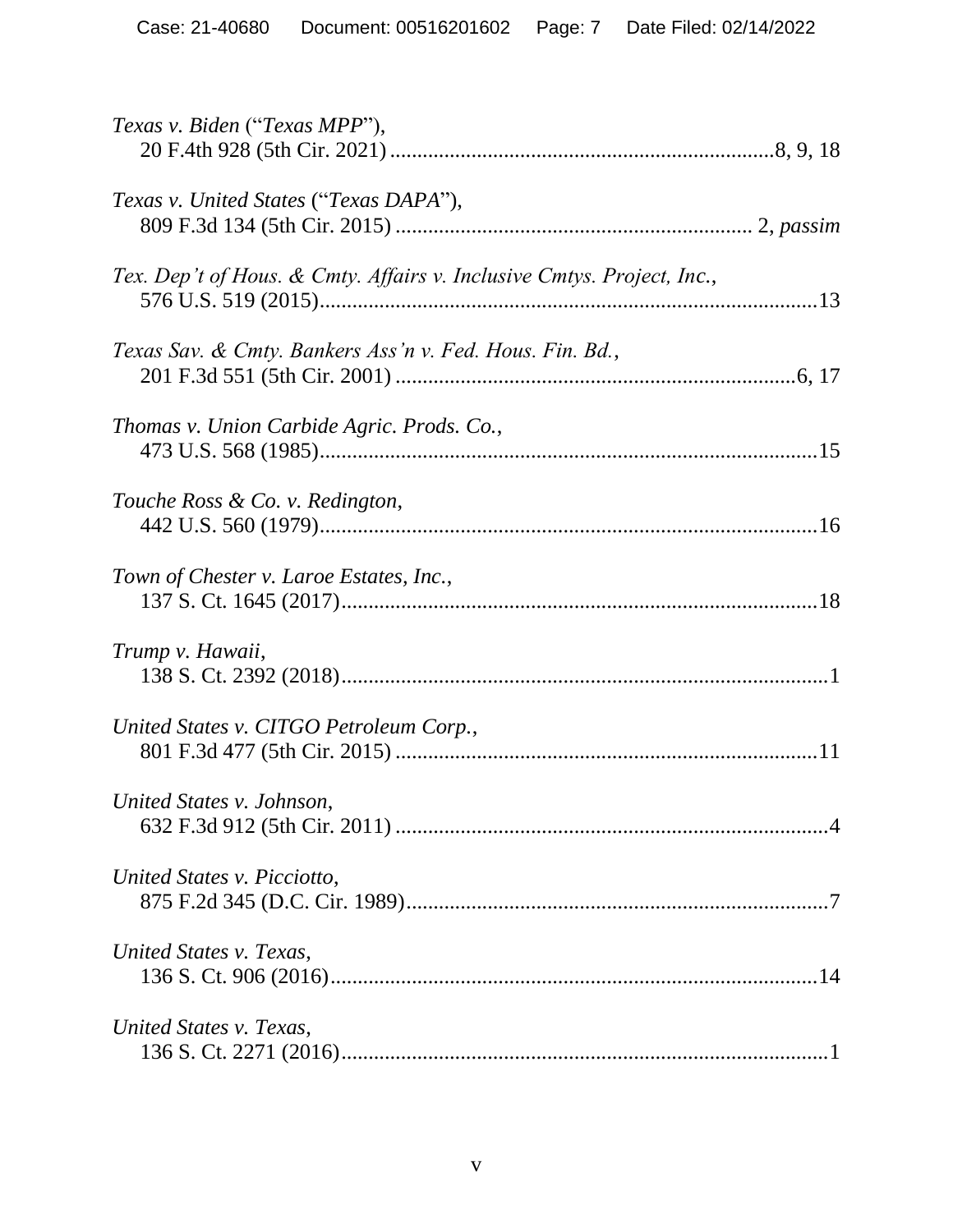| Washington All. of Tech. Workers v. U.S. Dep't of Homeland Sec., |  |
|------------------------------------------------------------------|--|
| Whitman v. Am. Trucking Ass'ns,                                  |  |
| Woodall v. Commissioner,                                         |  |
| Youngstown Sheet & Tube Co. v. Sawyer,                           |  |

# **STATUTES**

Administrative Procedure Act ("APA"):

| Homeland Security Act of 2002: |                                          |  |
|--------------------------------|------------------------------------------|--|
|                                |                                          |  |
|                                | Immigration and Nationality Act ("INA"): |  |
|                                |                                          |  |
|                                |                                          |  |
|                                |                                          |  |
|                                |                                          |  |
|                                |                                          |  |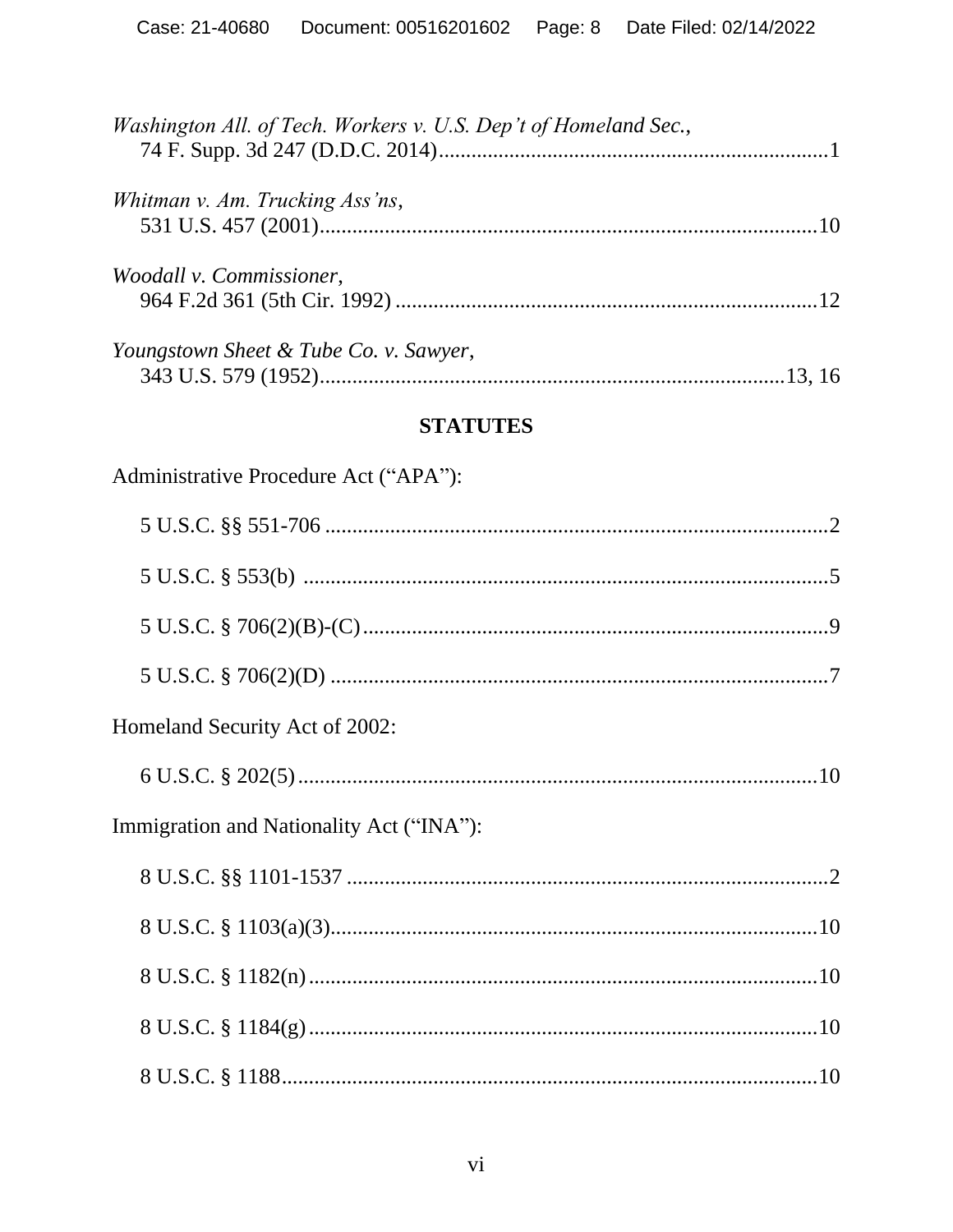## **REGULATIONS**

## **MISCELLANEOUS**

| Michael X. Marinelli, <i>INS Enforcement of the Immigration Reform and</i> |  |
|----------------------------------------------------------------------------|--|

| Alchael A. Mathielli, <i>INS Enforcement of the Immigration Reform and</i> |  |
|----------------------------------------------------------------------------|--|
| Control Act of 1986: Employer Sanctions During the Citation Period,        |  |
|                                                                            |  |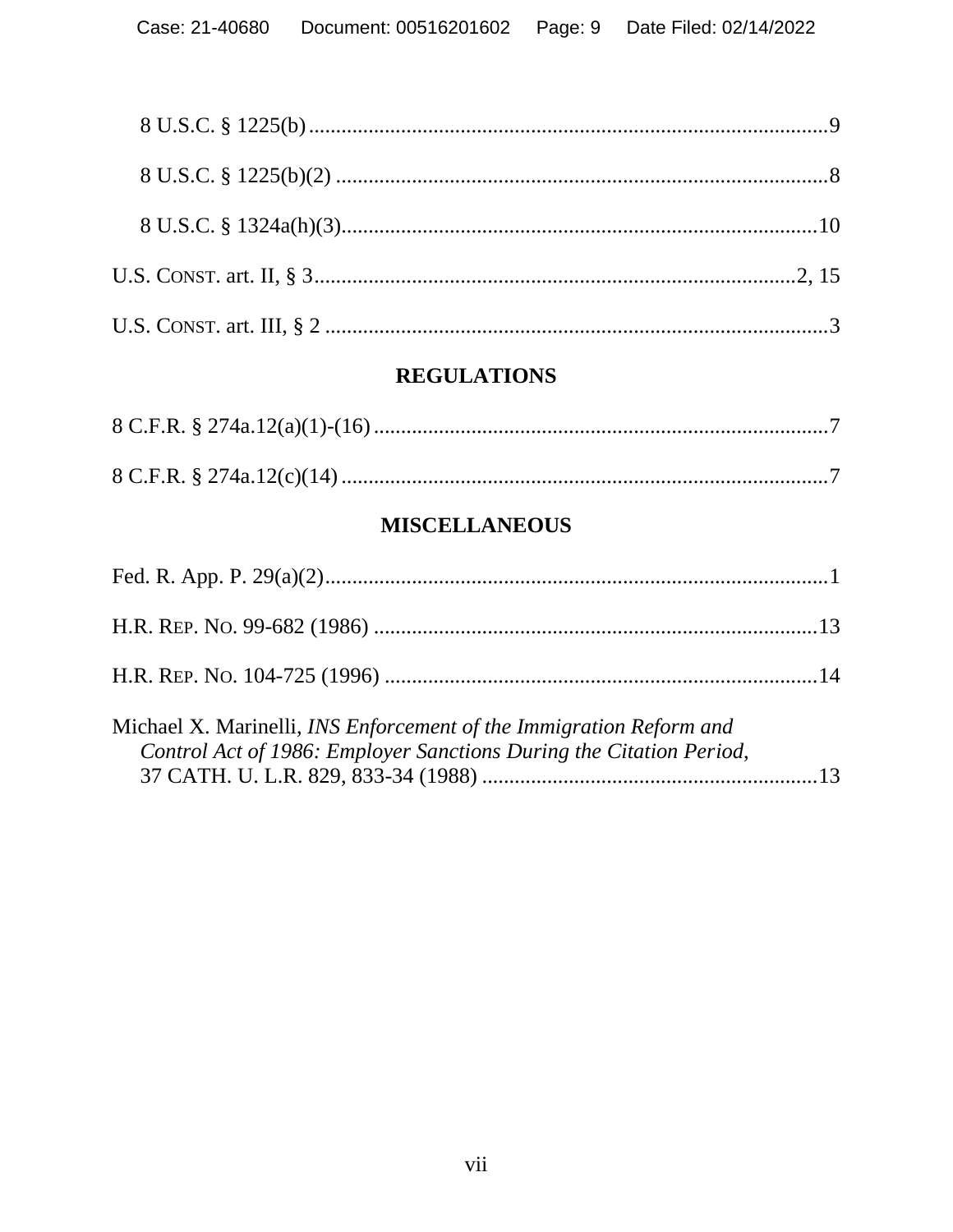### **INTEREST OF** *AMICI CURIAE<sup>1</sup>*

The Immigration Reform Law Institute ("IRLI") is a non-profit  $501(c)(3)$ public interest law firm dedicated to litigating immigration-related cases on behalf of, and in the interests of, United States citizens, and also to assisting courts in understanding and accurately applying federal immigration law. For more than twenty years the Board of Immigration Appeals has solicited supplementary briefing, drafted by IRLI staff, from the Federation for American Immigration Reform, of which IRLI is a supporting organization. IRLI has litigated or filed *amicus curiae* briefs in a wide variety of cases, including *Trump v. Hawaii*, 138 S. Ct. 2392 (2018); *United States v. Texas*, 136 S. Ct. 2271 (2016); *Arizona Dream Act Coal. v. Brewer*, 818 F.3d 901 (9th Cir. 2016); *Washington All. of Tech. Workers v. U.S. Dep't of Homeland Sec.*, 74 F. Supp. 3d 247 (D.D.C. 2014); *Save Jobs USA v. U.S. Dep't of Homeland Sec.*, 942 F.3d 504 (D.C. Cir. 2019); *Matter of Silva-Trevino*, 26 I. & N. Dec. 826 (B.I.A. 2016); and *Matter of C-T-L-*, 25 I. & N. Dec. 341 (B.I.A. 2010).

<sup>&</sup>lt;sup>1</sup> Pursuant to Fed. R. App. P. 29(a)(2), counsel for Plaintiffs-Appellees, Defendants-Appellants, and Intervenor Defendants-Appellants have consented to the filing of this *amicus* brief. No counsel for a party in this case authored this brief in whole or in part, and no such counsel or party made a monetary contribution intended to fund the preparation of this brief. No person other than *amicus curiae*, its members, or its counsel made a monetary contribution to the preparation or submission of this brief.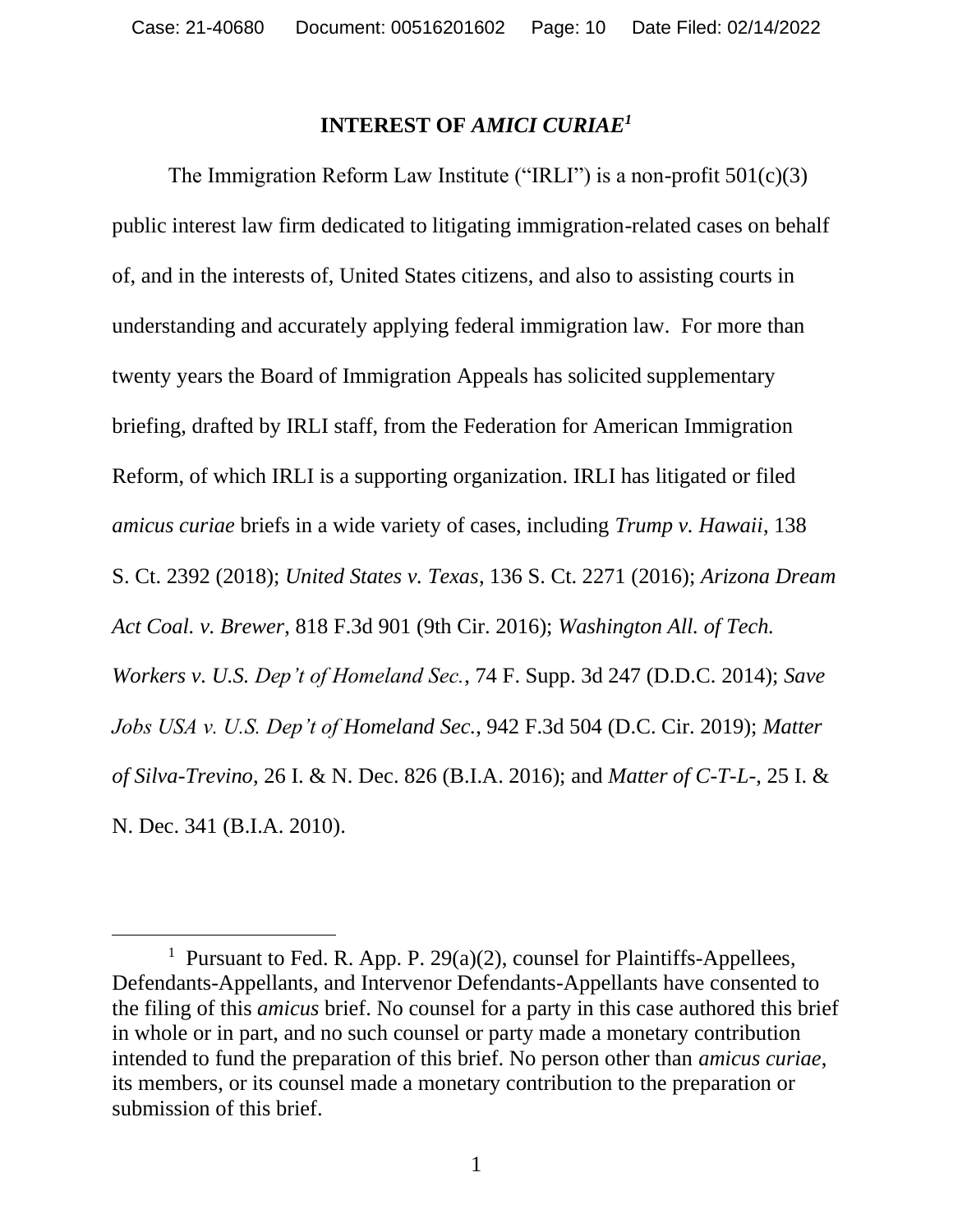#### **INTRODUCTION**

This case is largely controlled by this Court's decision in *Texas v. United States*, 809 F.3d 134 (5th Cir. 2015) ("*Texas DAPA*"), *aff 'd by an equally divided Court*, 136 S. Ct. 2271 (2016). Following that case, several of the same state plaintiffs (collectively, the "States") sued the United States and relevant immigration officials to overturn the program known as Deferred Action for Childhood Arrivals ("DACA"), which was first adopted by the Department of Homeland Security ("DHS") in 2012.

As in *Texas DAPA*, the States challenged DACA under the notice-andcomment rulemaking requirements of the Administrative Procedure Act, 5 U.S.C. §§ 551-706 ("APA"), the Immigration and Nationality Act, 8 U.S.C. §§ 1101-1537 ("INA"), and the Constitution's Take Care Clause, U.S. CONST. art. II, § 3. The State of New Jersey and a group of DACA beneficiaries intervened as defendants. Ultimately, the district court granted the States' motion for summary judgment, vacated DACA, and permanently enjoined DACA nationwide.

It has long been recognized that the power "to forbid the entrance of foreigners … or to admit them only in such cases and upon such conditions as it may see fit to prescribe" is an inherent sovereign prerogative entrusted exclusively in Congress. *Nishimura Ekiu v. United States*, 142 U.S. 651, 659 (1892); *see also Galvan v. Press*, 347 U.S. 522, 531 (1954) ("Policies pertaining to the entry of

2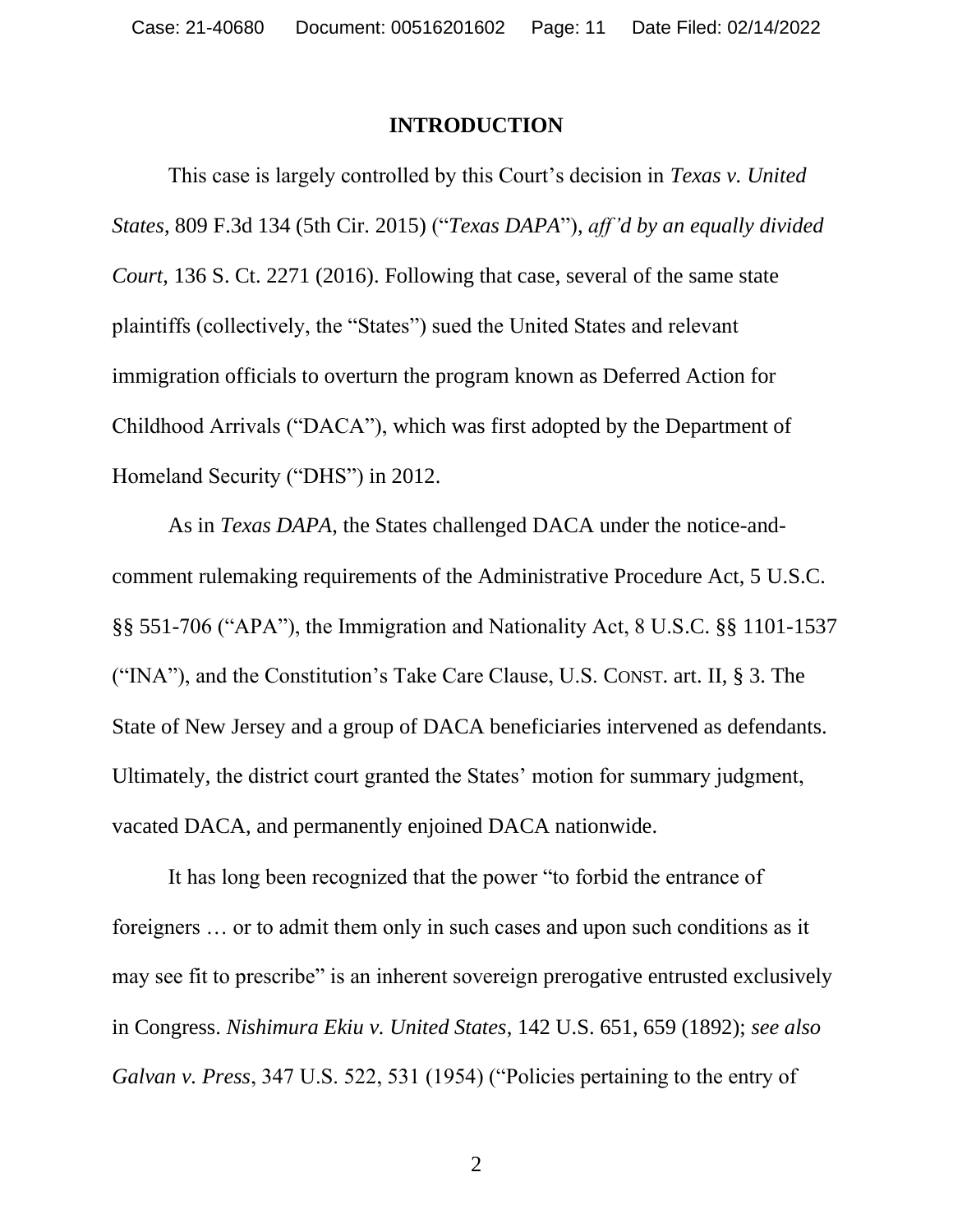aliens and their right to remain here are . . . entrusted exclusively to Congress

. . . ."). In the INA, Congress fashioned a comprehensive immigration scheme in which it defined which classes of aliens are considered lawfully present, which are eligible for work authorization or parole, and which are subject to removal. Although Congress has permitted DHS to exercise broad discretion in enforcing many aspects of the immigration system, it did not give the Executive branch free reign to expand statutory relief or lawful status to classes of aliens other than those set forth in the INA.

By making substantive immigration law without complying with the APA's procedural rulemaking process, DHS violated the separation of powers principle that underlies our government. Further, the DACA program is "manifestly contrary" to Congress's carefully crafted scheme governing immigration. *Texas DAPA*, 809 F.3d at 186. Accordingly, the district court properly vacated the program and enjoined DHS from enrolling new applicants, and this Court should affirm that judgment.

#### **ARGUMENT**

#### **I. The States Have Standing**

The federal judicial power extends, *inter alia*, to "Cases … arising under [the] Constitution [and] the Laws of the United States." U.S. CONST. art. III, § 2. At its minimum, standing presents the tripartite test of whether the party invoking a

3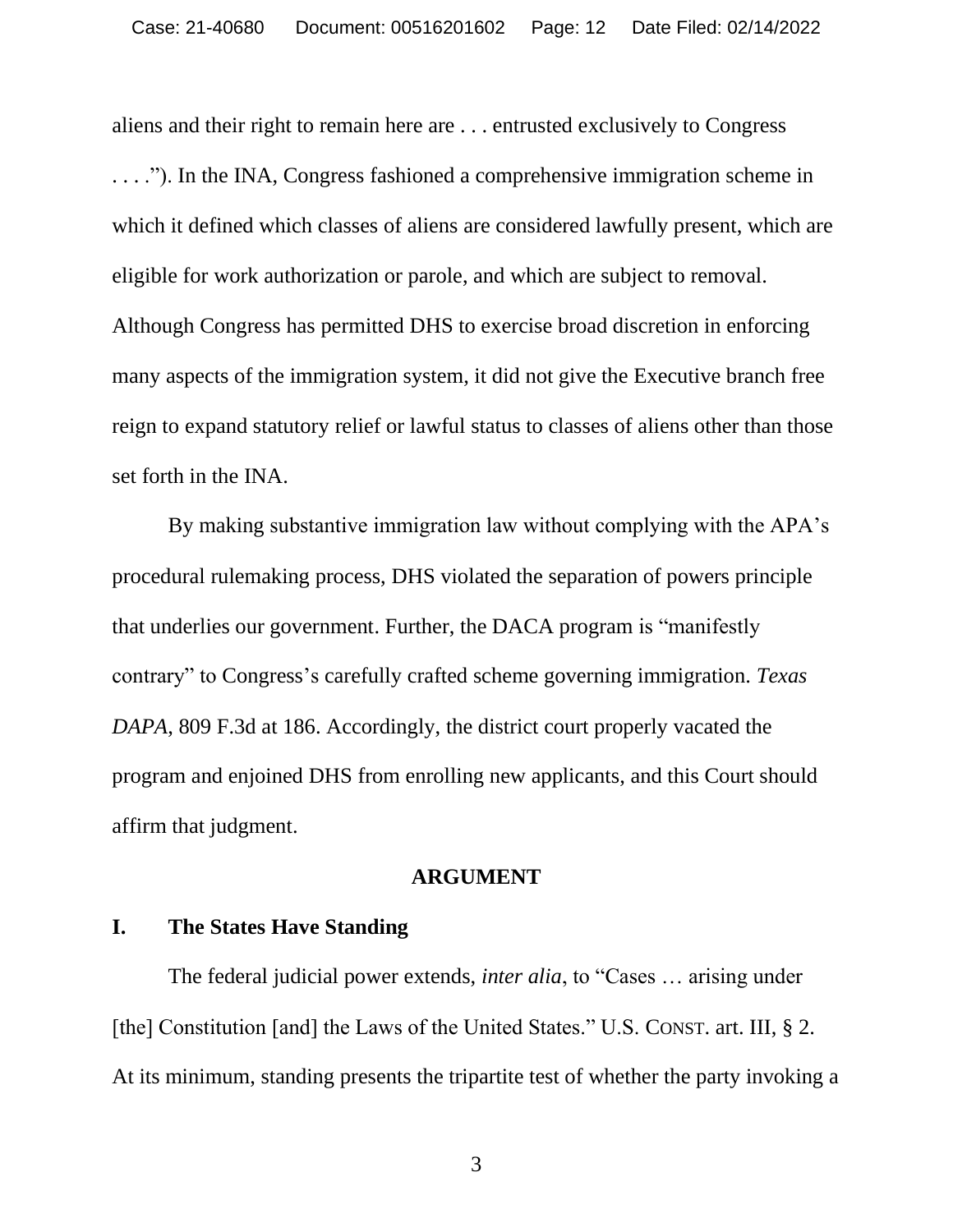court's jurisdiction raises a sufficient "injury in fact" under Article III that (a) constitutes "an invasion of a legally protected interest," (b) is caused by the challenged action, and (c) is redressable by a court. *Lujan v. Defenders of Wildlife*, 504 U.S. 555, 560-62 (1992) (interior quotation marks omitted). The States amply demonstrate the requisite injury, causation, and redressability. *See* Appellee's Br. at 17-24.

All that *Amicus* would add is that the States' procedural claim bolsters their standing because procedural injuries lower Article III's threshold for immediacy and redressability. *See Defenders of Wildlife*, 504 U.S. at 571-72 & n.7; *United States v. Johnson*, 632 F.3d 912, 921 (5th Cir. 2011). For procedural-rights redressability, all the States must show is that vacating DACA and remanding the issue to the agency for proper rulemaking would give the States a chance to protect their interests:

although a procedural rights plaintiff is not held to the normal standards for [redressability], in the sense that the plaintiff need not show that the procedural remedy that he is requesting will in fact redress his injury, the plaintiff must nonetheless show that there is a possibility that the procedural remedy will redress his injury. In order to make this showing, the plaintiff must show that "the procedures in question are designed to protect some threatened concrete interest of [its] that is the ultimate basis of [its] standing."

*Sierra Club v. Glickman*, 156 F.3d 606, 613 (5th Cir. 1998) (quoting *Defenders of* 

*Wildlife*, 504 U.S. at 573 n.8) (alterations in *Sierra Club*). A court order vacating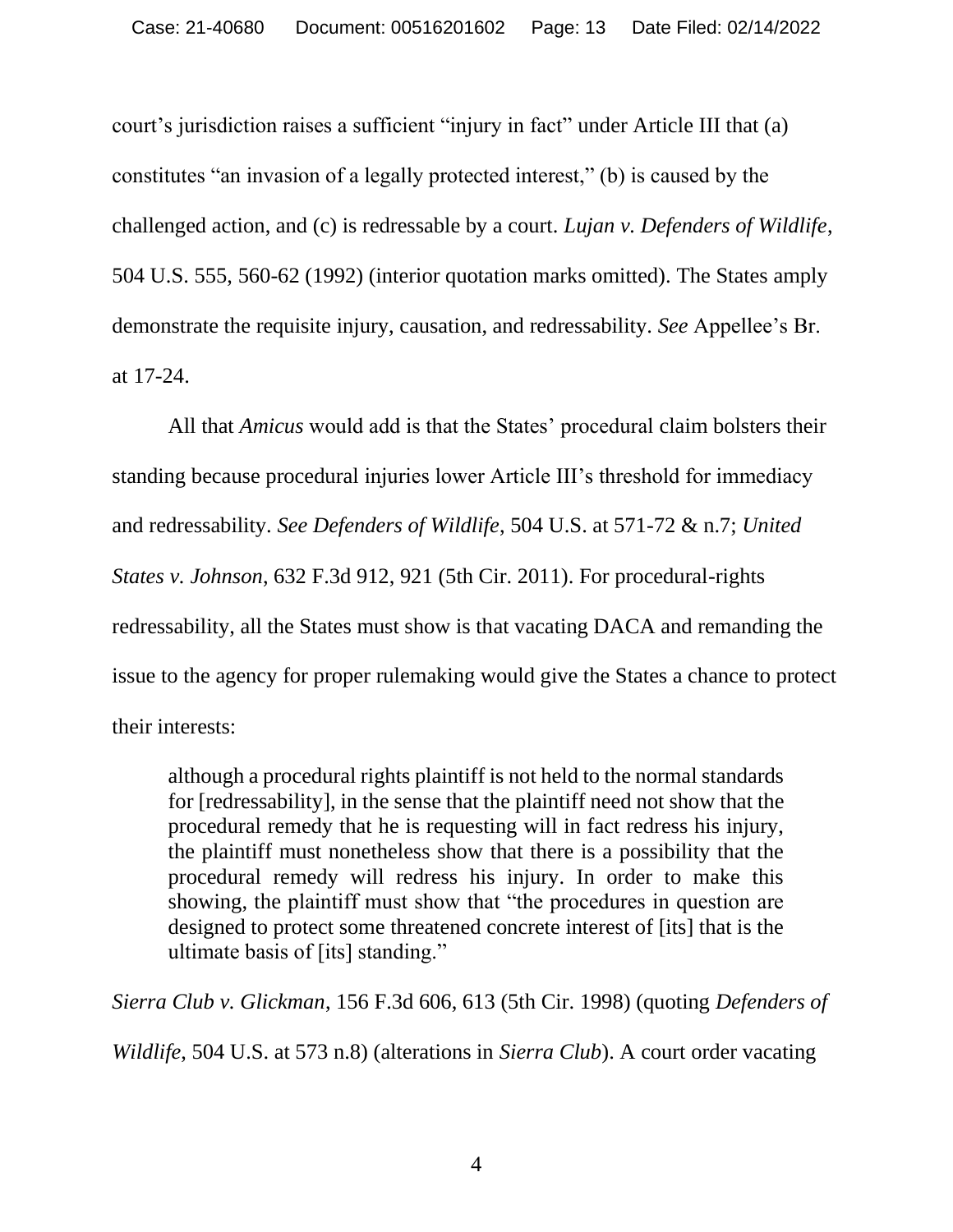DACA would clearly provide the States with a chance to protect their interests that suffices for Article III standing.

### **II. DACA is Unlawful**

### **A. DACA's Promulgation was Procedurally Invalid**

By granting APA rulemaking authority to agencies, Congress delegated functions that the Constitution vests initially in Congress itself. To be procedurally valid under that delegation, agency rules must fully satisfy either the APA rulemaking requirements or fall within an APA exemption.<sup>2</sup> DACA does neither.

<sup>&</sup>lt;sup>2</sup> When an agency fails to follow the procedures ordained by Congress, the resulting rule violates the core constitutional requirements for making law, which "are *integral* parts of the constitutional design for the separation of powers." *INS v. Chadha*, 462 U.S. 919, 946 (1983) (emphasis added). Valid legislative rules must either satisfy bicameralism and presentment requirements—which "represent[] the Framers' decision that the legislative power of the Federal government be exercised in accord with a single, finely wrought and exhaustively considered, procedure," *Chadha*, 462 U.S. at 951—or they must fully satisfy the limited administrative exemption that the APA provides. *FTC v. Morton Salt Co.*, 334 U.S. 37, 44-45 (1948) ("the burden of proving justification or exemption … generally rests on one who claims its benefits"). Here, DHS purported to rely on the APA exemptions in 5 U.S.C. § 553(b), but it failed to qualify for that exemption. Failure either to follow or to avoid the required APA procedures renders the resulting agency action both void *ab initio* and unconstitutional. *Chrysler Corp. v. Brown*, 441 U.S. 281, 303 (1979); *Louisiana Pub. Serv. Comm'n v. FCC*, 476 U.S. 355, 374 (1986) ("an agency literally has no power to act … unless and until Congress confers power upon it"). In essence, when an agency fails to follow the procedures ordained by Congress—here, the APA delegation of rulemaking power—the resulting rule violates the "integral" constitutional requirements for making law. When acting within the APA requirements, a federal agency *might* be on solid ground. When acting outside those requirements, however, a federal agency simply usurps congressional legislative power.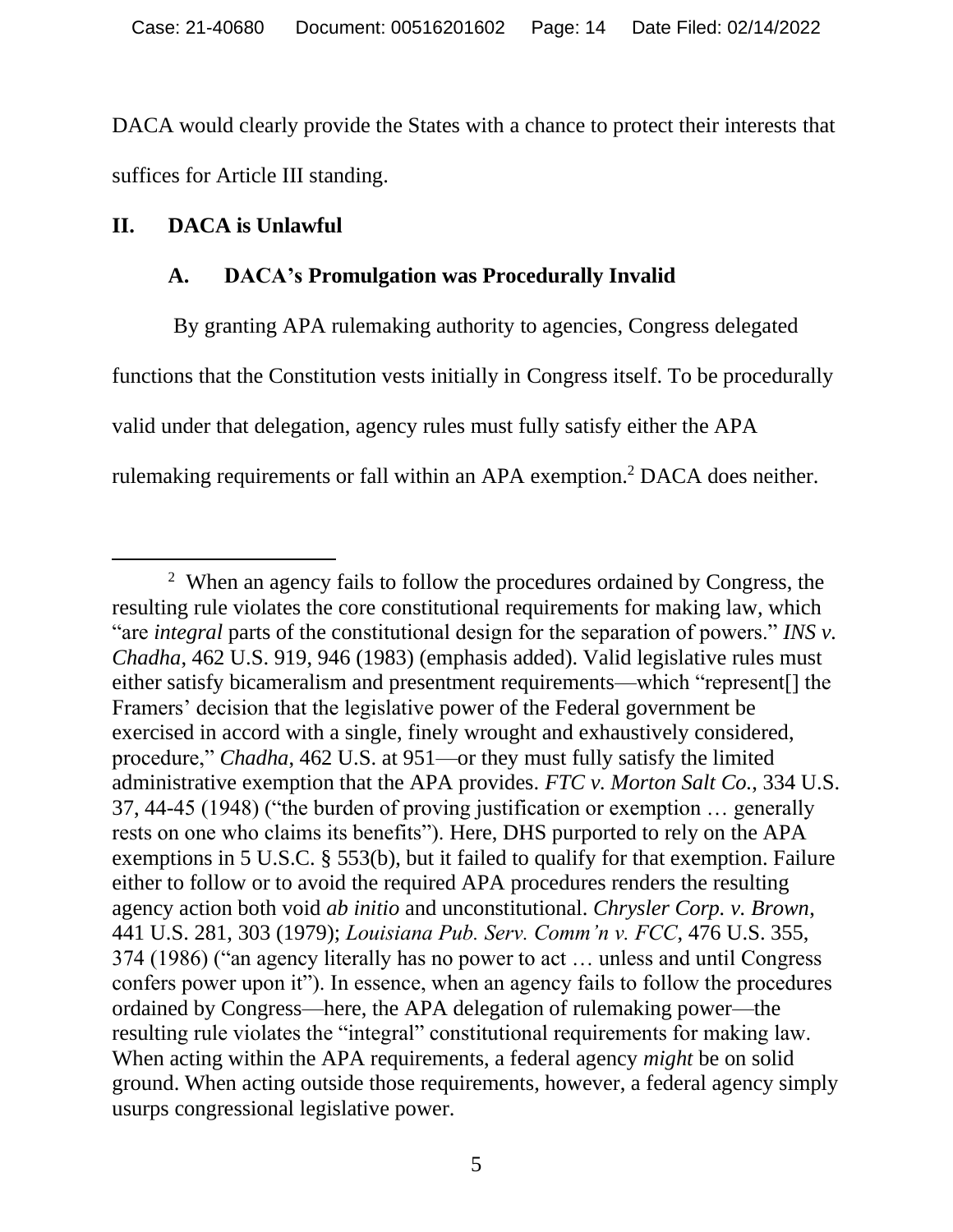Even if DACA were *substantively* consistent with immigration law, its promulgation nonetheless would violate the APA notice-and-comment requirements. The APA exemptions for policy statements and interpretive rules do not apply when agency action narrows the discretion otherwise available to agency staff. *See Texas DAPA*, 809 F.3d at 172-73; *Texas Sav. & Cmty. Bankers Ass'n v. Fed. Hous. Fin. Bd.*, 201 F.3d 551, 556 (5th Cir. 2001). Nor are these exemptions available when an agency promulgates the regulatory basis upon which benefits are conferred. *Chrysler*, 441 U.S. at 302 (defining a "substantive rule—or a legislativetype rule—as one affecting individual rights and obligations") (interior quotation marks omitted); *Avoyelles Sportsmen's League, Inc. v. Marsh*, 715 F.2d 897, 908 (5th Cir. 1983) ("Legislative rules ... grant rights, impose obligations, or produce other significant effects on private interests") (interior quotation marks omitted, alteration in original); *Shell Offshore Inc. v. Babbitt*, 238 F.3d 622, 629 (5th Cir. 2001). Just as this Court held for DAPA, DACA fails these tests and is subject to the APA's notice-and-comment procedural requirement.

Further, regardless of substantive validity, a procedurally infirm rule is null and void *ab initio*. *See Avoyelles*, 715 F.2d at 909-10 (describing rule as "null"); *McLouth Steel Products Corp. v. Thomas*, 838 F.2d 1317, 1322-23 (D.C. Cir. 1988). Because DACA is procedurally infirm, this Court must "hold unlawful and set aside [this] agency action … found to be … without observance of procedure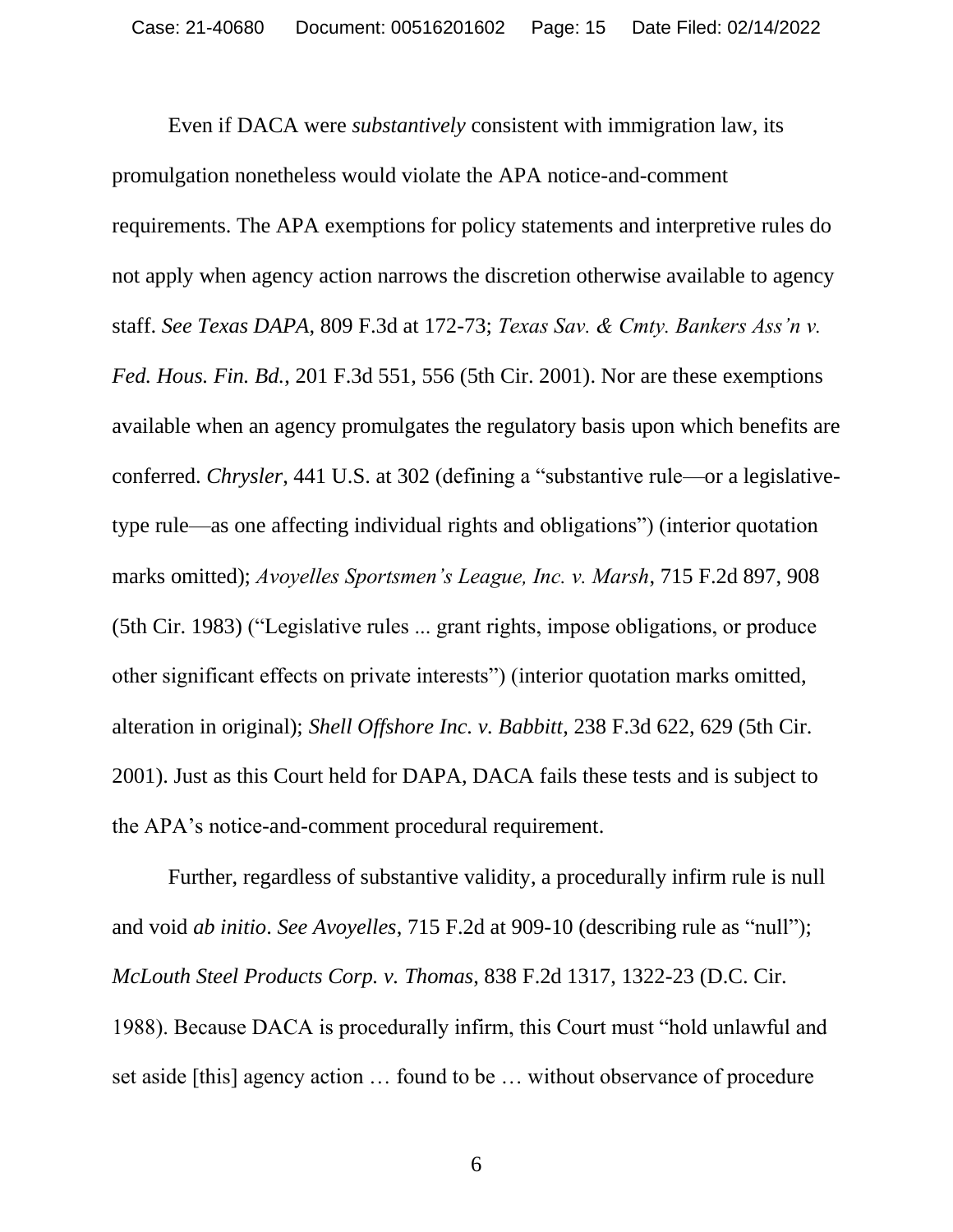required by law." 5 U.S.C. § 706(2)(D). Accordingly, DACA's procedural infirmities alone render it null and void and require its *vacatur*.

DACA plainly *affects* individual rights under *Chrysler*. The Court's decision in *Dep't of Homeland Sec. v. Regents of the Univ. of California*, 140 S. Ct. 1891 (2020), arguably expands the scope of review by considering DACA's immigration forbearance as being distinct from its benefits. *Regents*, 140 S. Ct. at 1912. But with respect to each prong, *Regents* recognizes that "DACA is not simply a nonenforcement policy" and that "it created a program for conferring affirmative immigration relief." *Id.* at 1906. That alone is dispositive on the APA procedural issue. DACA required regular notice-and-comment rulemaking.

DACA's benefits and forbearance prongs are *each* procedurally invalid. Even if one prong otherwise might survive the States' procedural and substantive challenges, DACA's lack of a severability clause should cause this Court to vacate DACA in its entirety. DACA's benefit provisions are the easier half of the APA analysis. As *Regents* indicates, the *Texas DAPA* decision focused on benefits. *Regents*, 140 S. Ct. at 1911 (citing *Texas DAPA*, 809 F.3d, at 168 & n.108). DACA's employment authorization is a benefit that is "granted" to beneficiary aliens, 8 C.F.R. § 274a.12(c)(14), under sixteen specific circumstances, 8 C.F.R. § 274a.12(a)(1)-(16), none of which apply to the across-the-board DACA program. *Cf. United States v. Picciotto*, 875 F.2d 345, 346-48 (D.C. Cir. 1989) (agency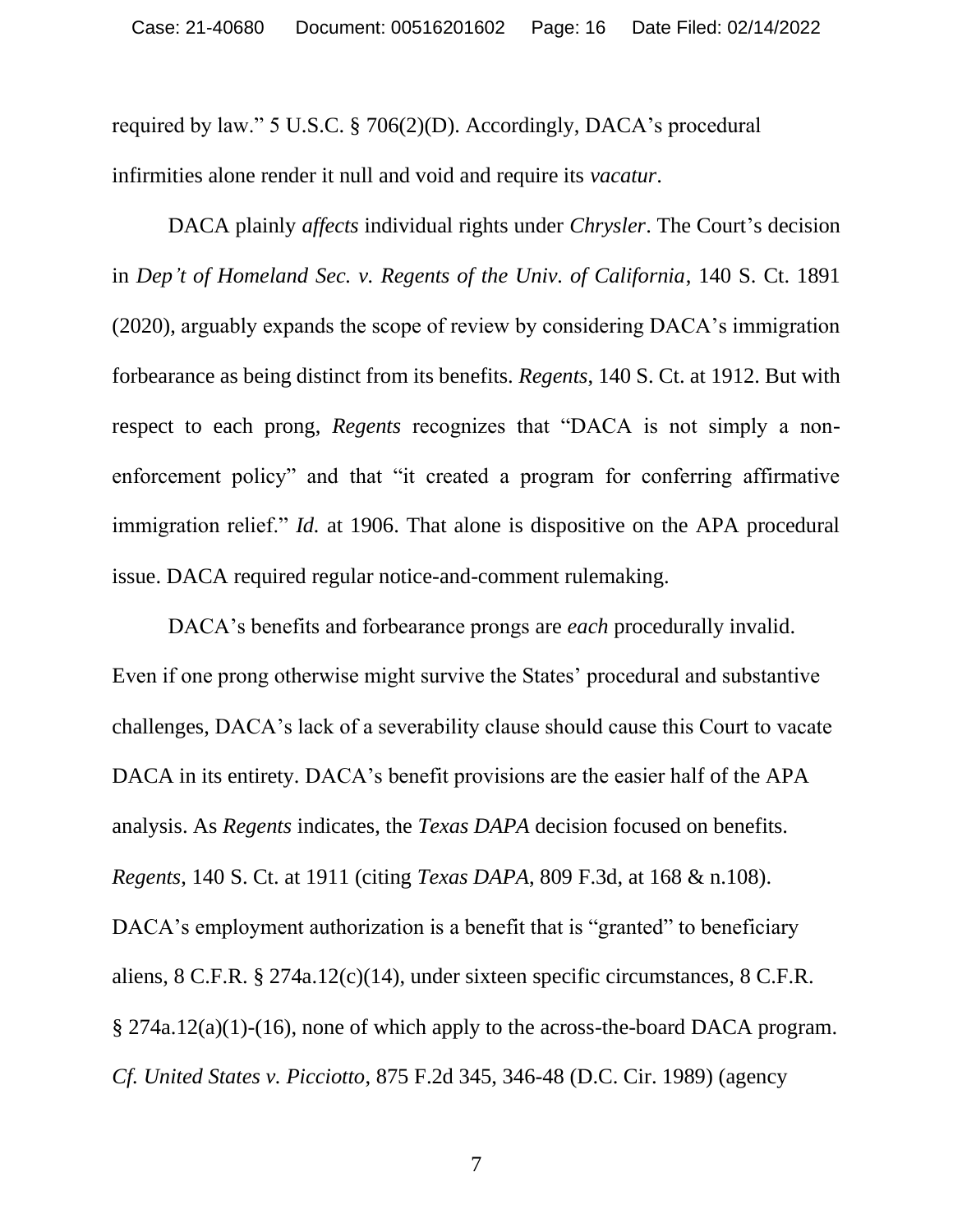cannot add new, specific, across-the-board conditions under general, case-by-case authority to consider changes). Under the foregoing APA criteria, DACA qualifies as a legislative rule, and both the Constitution and the APA prohibit agencies from issuing such by memoranda, policy, or interpretation.

DACA's immigration-forbearance is equally unlawful. Through DACA, DHS purports to channel aliens into deferred action under prosecutorial discretion, without initiating statutorily mandated removal proceedings. These procedures are mandatory, not discretionary. *Texas v. Biden*, 20 F.4th 928, 994-96 (5th Cir. 2021) ("*Texas MPP*") (discussing the mandatory nature of 8 U.S.C. § 1225(b)(2)). DACA seeks to short circuit these mandatory INA procedures, and thus would violate the APA's procedural requirements, even if DACA's changes complied with the INA substantively.

Since DACA lacks a severability clause, this Court should vacate DACA in its entirety if any substantial part of DACA—such as the benefits prong that this Court already has rejected—is procedurally invalid. The "power to affirm, modify, or set aside" an agency action "in whole or in part … is not power to exercise an essentially administrative function." *Fed'l Power Comm'n v. Transcon. Gas Pipe Line Corp.*, 423 U.S. 326, 333-34 (1976) (interior quotation marks omitted). This Court should leave it to the agency to redraft a new policy if a substantial part of the existing policy is flawed.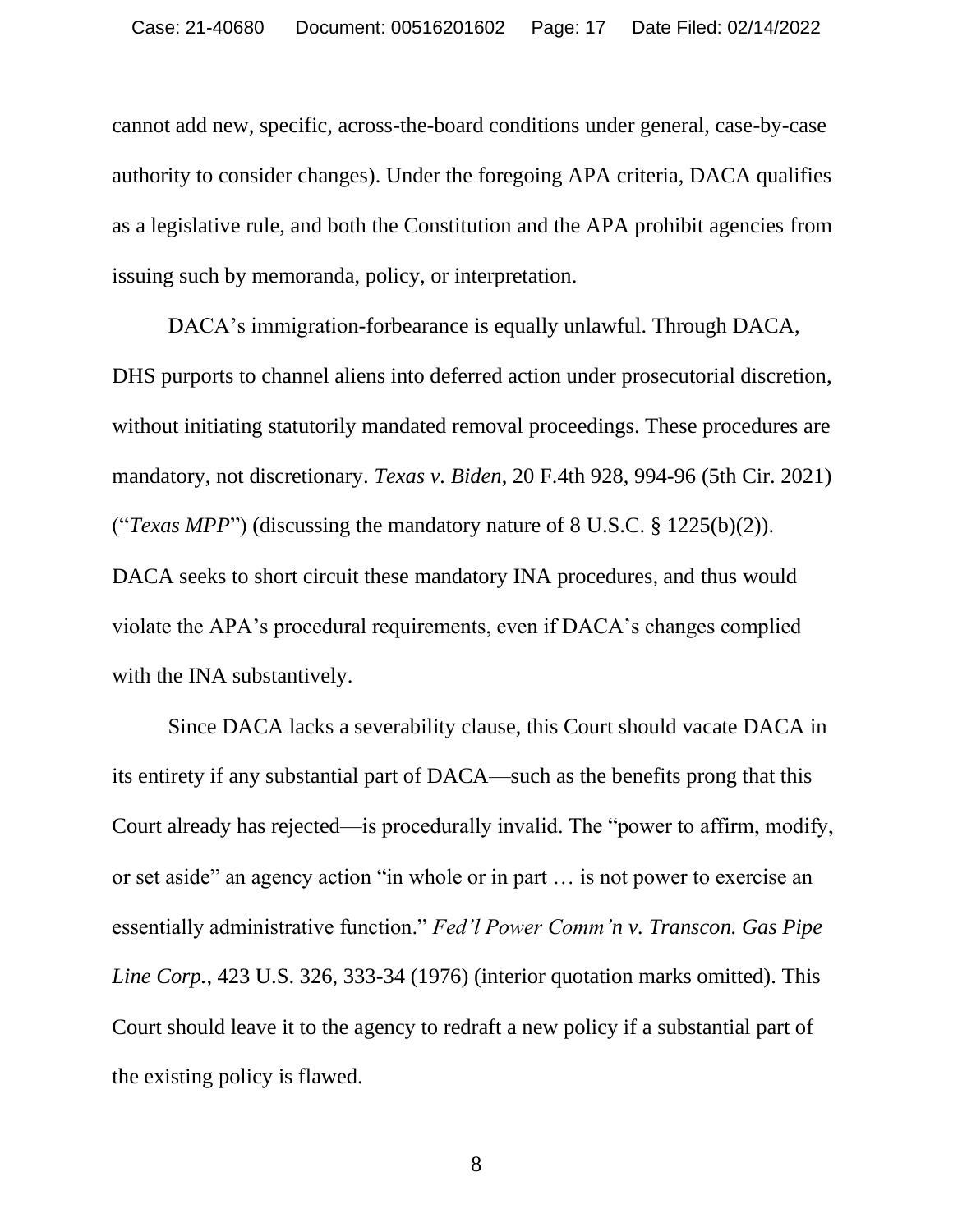In the D.C. Circuit, "[s]everance and affirmance of a portion of an administrative regulation is improper if there is substantial doubt that the agency would have adopted the severed portion on its own." *Nat'l Ass'n of Mfrs. v. NLRB*, 717 F.3d 947, 963-64 (D.C. Cir. 2013) (collecting cases), *overruled in part on other grounds*, *Am. Meat Inst. v. United States Dep't of Agric.*, 760 F.3d 18, 22-23 (D.C. Cir. 2014) (*en banc*). Under that rule, *vacatur* of DACA in its entirety would be appropriate. It would have made no sense to adopt a forbearance policy for aliens who already were not being removed, *see* note 4, *infra*, if the agency did not add the unlawful work-authorization benefits. Without the benefits, forbearance would provide nothing over the status quo.

#### **B. DACA is Contrary to Law**

DACA violates the INA on both substantive and procedural grounds, and either type of violation renders DACA a nullity. *See* 5 U.S.C. § 706(2)(B)-(C); *Manhattan Gen. Equip. Co. v. Commissioner*, 297 U.S. 129, 134 (1936) (holding that a "regulation [that] … operates to create a rule out of harmony with the statute, is a mere nullity" because an agency's "power … to prescribe rules and regulations … is not the power to make law" but rather "the power to adopt regulations to carry into effect the will of Congress as expressed by the statute").

Procedurally, DACA's forbearance provisions violate the mandated INA procedures set forth in 8 U.S.C. § 1225(b). *See Texas MPP*, 20 F.4th at 994-96.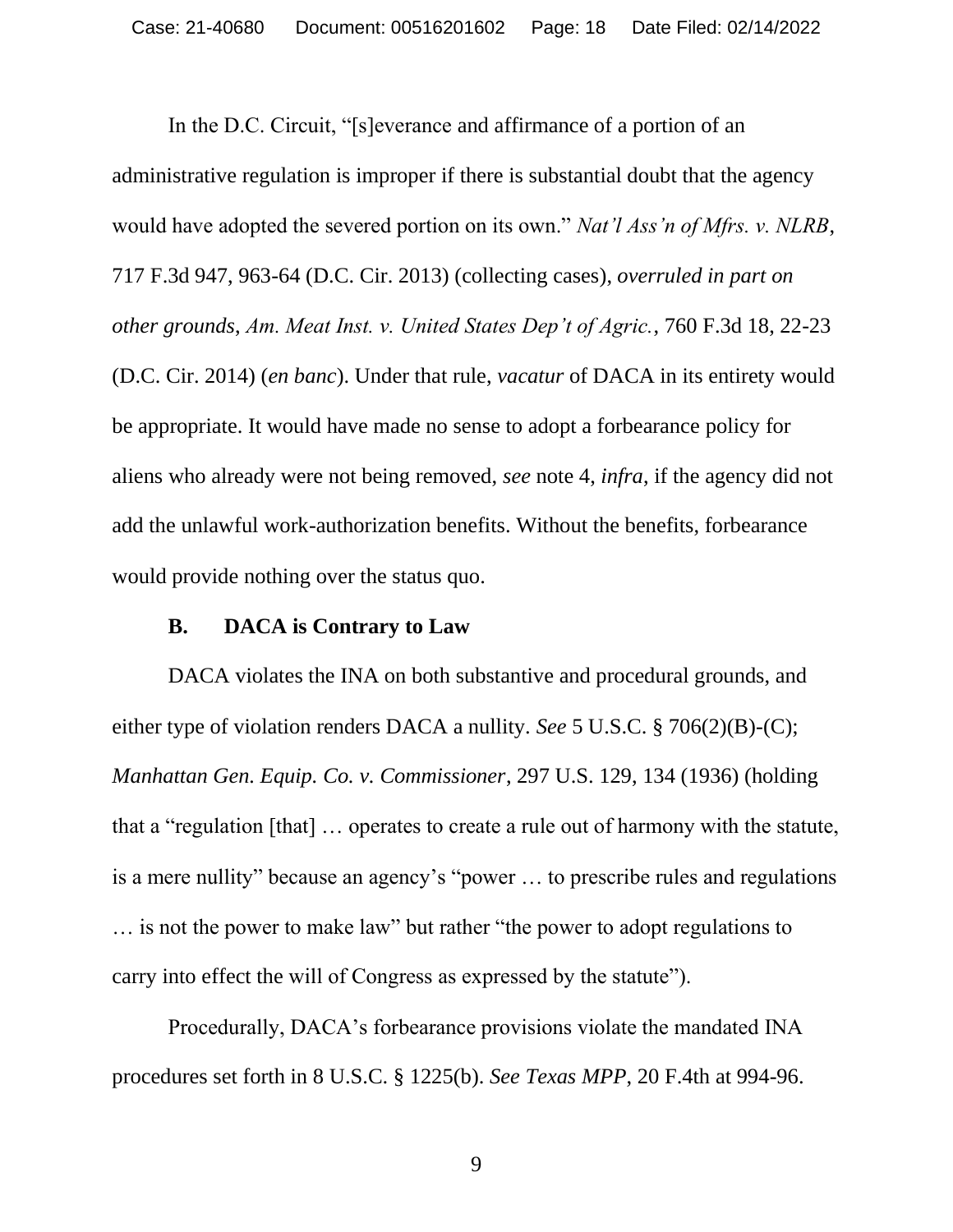Substantively, the Court should reject the miscellaneous strands of statutory authority with which the government attempts to elevate prosecutorial discretion *in any given matter* into a rights-granting framework *for all matters*. <sup>3</sup> The central problem with cobbling these innocuous snippets together into DACA is that the asserted executive authority has no stopping point. It would allow DHS administratively to authorize work for *any class* of alien, without regard to the protections that Congress included in the INA. *See*, *e.g.*, 8 U.S.C. §§ 1182(n), 1184(g), 1188 (protecting American workers from competition from aliens); *Sure-Tan, Inc. v. Nat'l Labor Relations Bd.*, 467 U.S. 883, 893 (1984) ("[a] primary purpose in restricting immigration is to preserve jobs for American workers"). Congress would not authorize DHS to overturn those concrete statutory protections through "vague terms or ancillary provisions." *Whitman v. Am. Trucking Ass'ns*, 531 U.S. 457, 468 (2001).

Alternatively, if these innocuous snippets did "hide elephants in mouse holes," *id.*, by delegating *carte blanche* authority to DHS, these statutory subsections would violate the nondelegation doctrine, which requires "an intelligible principle to which the person or body authorized to exercise the delegated authority is directed to conform." *Mistretta v. United States*, 488 U.S.

<sup>&</sup>lt;sup>3</sup> These snippets include 8 U.S.C. §§ 1103(a)(3), 1324a(h)(3) and 6 U.S.C. § 202(5). *See* DOJ Br. at 26-28.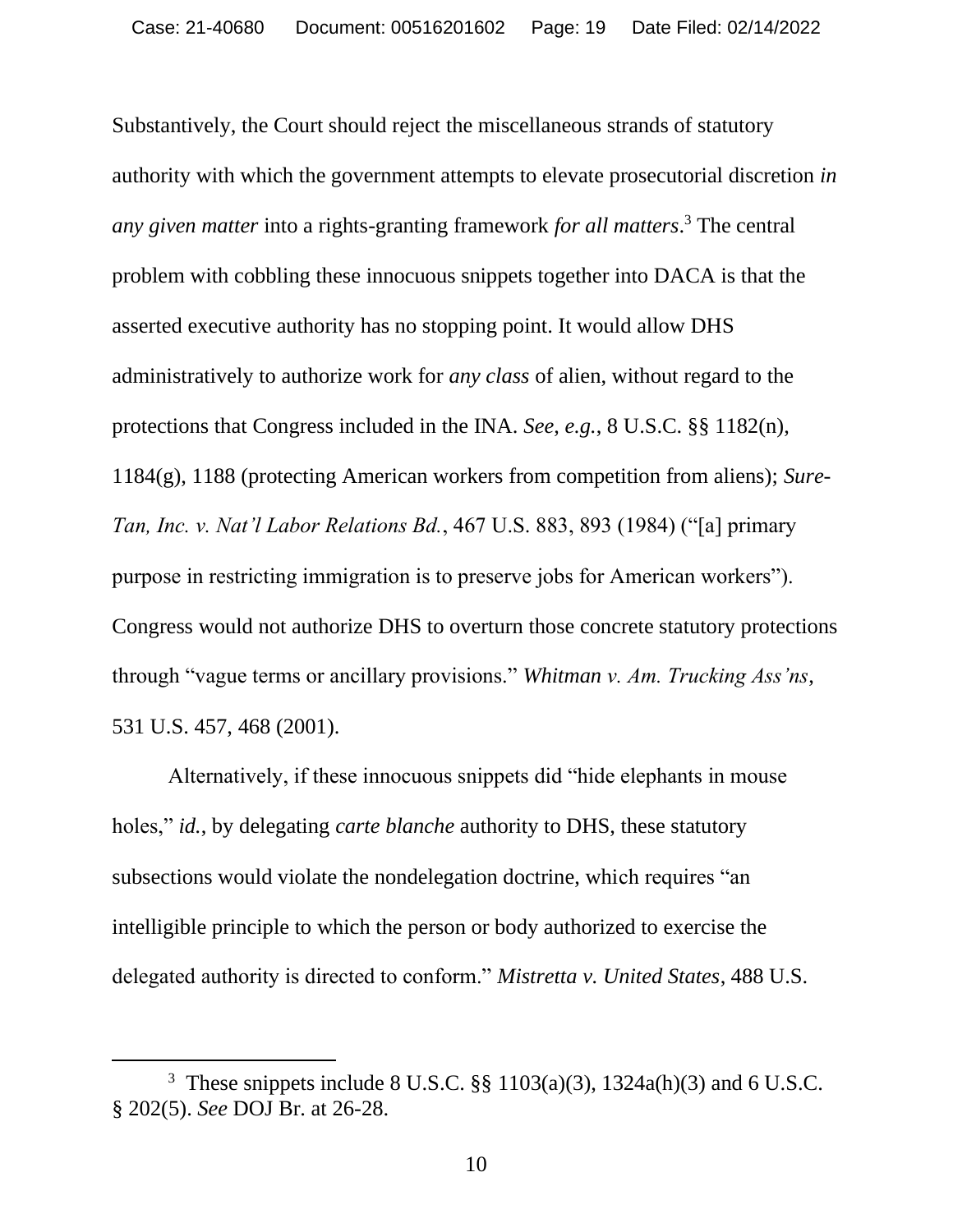361, 372 (1989). Under the doctrine of constitutional avoidance, this Court could avoid the constitutional nondelegation issue by reading the statute not to delegate the claimed authority. *Arizona v. Inter Tribal Council of Ariz., Inc.*, 570 U.S. 1, 17- 18 (2013); *United States v. CITGO Petroleum Corp.*, 801 F.3d 477, 483 n.6 (5th Cir. 2015). To resolve the merits, the Court need not decide whether these snippets delegate no authority or if they unconstitutionally delegate authority. Either way, they cannot support DACA.

Even if some form of deferred action lawfully could apply to some DACA beneficiaries, DACA would remain an invalid form of deferred action. While an agency faced with limited resources necessarily has discretion to implement congressional mandates as best it can, the power to set priorities for action does not authorize ignoring all statutory mandates: "the agency administering the statute is required to effectuate the original statutory scheme *as much as possible*, within the limits of the added constraint." *City of Los Angeles v. Adams*, 556 F.2d 40, 50 (D.C. Cir. 1977) (emphasis added). DACA, however, did not "effectuate the original statutory scheme as much as possible" within the limits set by the lack of funds,<sup>4</sup> so DACA cannot be preserved on a funds-preserving theory: "the courts

<sup>&</sup>lt;sup>4</sup> Indeed, DACA was not created because of lack of resources. The aliens protected by it were already rarely removed. Memorandum from Jeh Charles Johnson, *Exercising Prosecutorial Discretion with Respect to Individuals Who Came to the United States as Children and with Respect to Certain Individuals Who are Parents of U.S. Citizens or Permanent Residents* 3 (Nov. 20, 2014)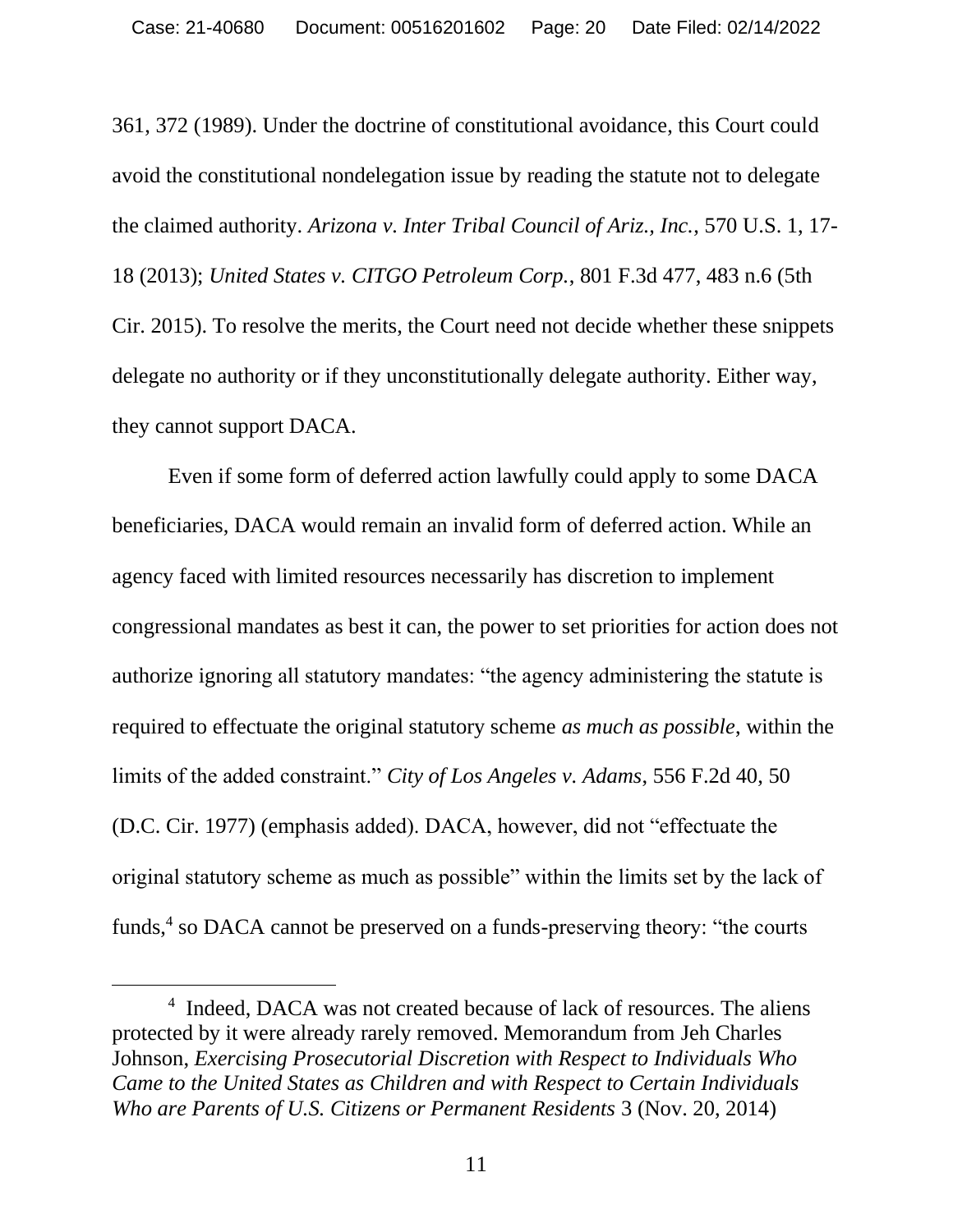may not accept appellate counsel's post hoc rationalizations for agency action [because] an agency's action must be upheld, if at all, on the basis articulated by the agency itself." *Motor Vehicle Mfrs. Ass'n v. State Farm Mut. Auto. Ins. Co.*, 463 U.S. 29, 50 (1983); *SEC v. Chenery Corp.,* 318 U.S. 80, 88 (1943) (same for pre-APA equity suits).

Rather than a mere marshalling and focusing of scant resources, DACA reflects DHS's policy judgment that these aliens should be free to live and work in the United States without fear of deportation. Far from "effectuat[ing] the original statutory scheme as much as possible," this policy judgment is at odds with the INA and congressional intent. In making it illegal for illegal aliens to work here, Congress wished to discourage illegal entry and to encourage removable aliens to remove themselves, even if enforcement by removal is underfunded and slow to

<sup>(</sup>explaining that DACA applies to individuals who "are extremely unlikely to be deported given [the] Department's limited enforcement resources") (Pls.' Mot. Summ. J., Ex. 7, (Tr. Ct. Dkt. ECF #487-8)). This statement is scarcely consistent with Secretary Napolitano's bald assertion that "additional measures are necessary to ensure that our enforcement resources are not expended on these low priority cases but are instead appropriately focused on people who meet our enforcement priorities." Memorandum from Janet Napolitano, *Exercising Prosecutorial Discretion with Respect to Individuals Who Came to the United States as Children* 1 (June 15, 2012) (Pls.' Mot. Summ. J., Ex. 1 (Tr. Ct. Dkt. ECF #487-1)). Admissions against interest are admissible evidence, but self-serving statements are not. *Compare Lutwak v. United States*, 344 U.S. 604, 617-18 (1953) ("admissions … are admissible … under a standard exception to the hearsay rule applicable to the statements of a party") *with Woodall v. Commissioner*, 964 F.2d 361, 364-65 (5th Cir. 1992).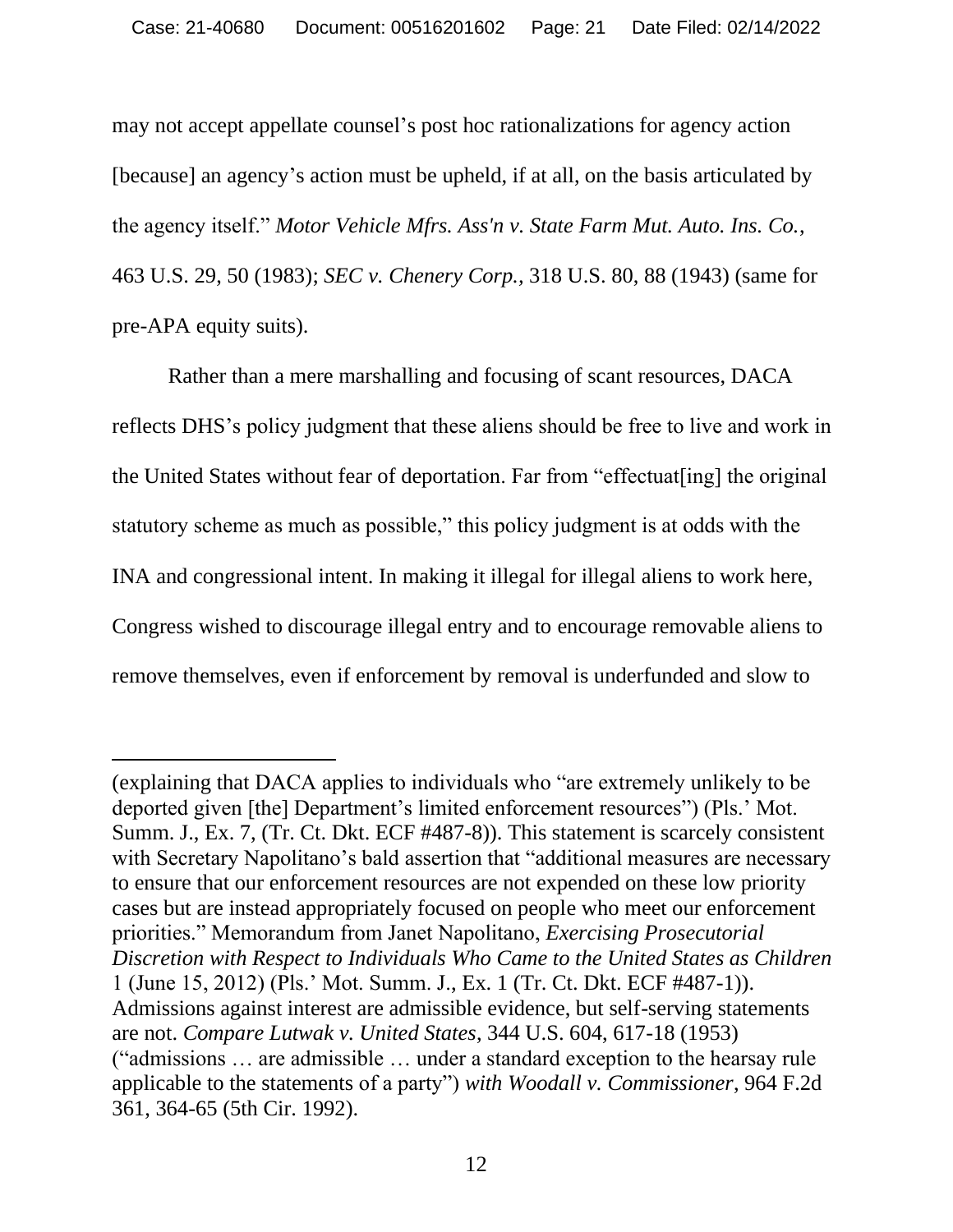reach low-priority cases. *See Arizona v. United States*, 567 U.S. 387, 404 (2012) ("Congress enacted IRCA as a comprehensive framework for combating the employment of illegal aliens") (citations and interior quotation marks omitted); *Texas DAPA*, 809 F.3d at 981 (noting that granting work authorization to DAPA applicants would "dramatically increase the number of aliens eligible for work authorization, thereby undermining Congress's stated goal of closely guarding access to work authorization and preserving jobs for those lawfully in the country"); Michael X. Marinelli, *INS Enforcement of the Immigration Reform and Control Act of 1986: Employer Sanctions During the Citation Period*, 37 CATH. U. L.R. 829, 833-34 (1988) ("Congress postulated that unauthorized aliens currently in the United States would be encouraged to depart") (citing H.R. REP. NO. 99-682, at 46 (1986)). DACA thus exceeds the authority that the INA delegates to DHS.

Finally, in addition to consistently and expressly rejecting DACA legislation, Congress has not implicitly ratified DACA. Prior instances of Executive misconduct cannot "be regarded as even a precedent, much less an authority for the present [misconduct]." *Youngstown Sheet & Tube Co. v. Sawyer*, 343 U.S. 579, 649 (1952). "Arbitrary agency action becomes no less so by simple dint of repetition." *Judulang v. Holder*, 565 U.S. 42, 61 (2011). There has simply not been the "unanimous holdings of the Courts of Appeals" and subsequent legislation required for Congress to have accepted and ratified DACA. *See Tex.*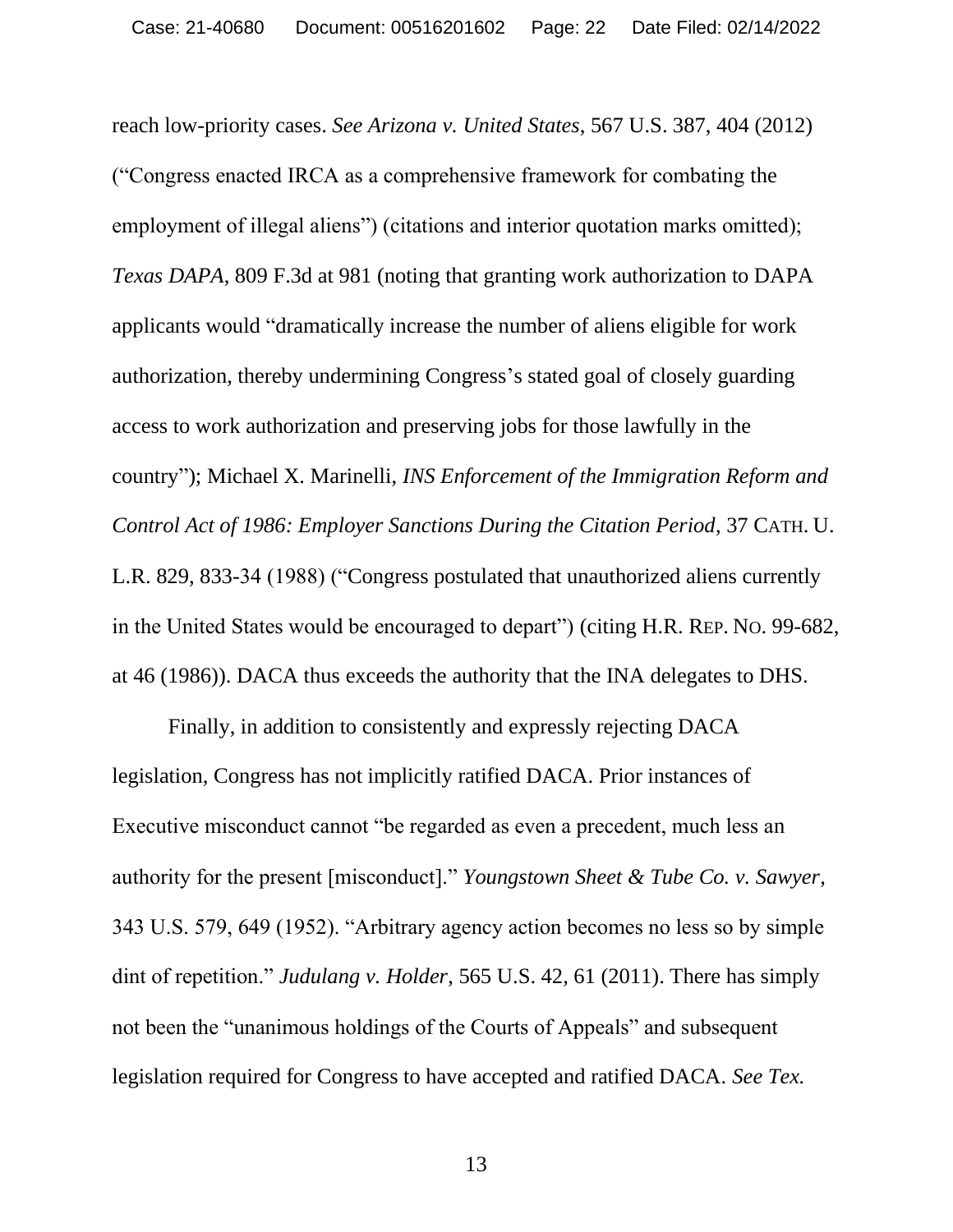*Dep't of Hous. & Cmty. Affairs v. Inclusive Cmtys. Project, Inc.*, 576 U.S. 519, 536 (2015). Ratification requires more: "'a systematic, unbroken, executive practice, long pursued to the knowledge of the Congress and never before questioned'" "can 'raise a presumption that the [action] had been [taken] in pursuance of its consent.'" *Medellin v. Texas*, 552 U.S. 491, 531 (2008) (quoting *Dames & Moore v. Regan*, 453 U.S. 654, 686 (1981)) (alterations in *Medellin*). For DACA's purposes, the INA's history is considerably "broken" by Congress's later action to clamp down on illegal aliens: "illegal aliens do not have the right to remain in the United States undetected and unapprehended." H.R. REP. NO. 104-725 (1996), at 383. On balance, the claim that Congress ratified deferred-action plans like DACA is simply not plausible. Instead, this Court should simply follow the INA's plain text to glean what Congress intended. Congress did not authorize DACA.

#### **C. DACA Violates the Take Care Clause**

In granting review in the DAPA case, the Supreme Court ordered "the parties … to brief and argue '[w]hether [DAPA] violates the Take Care Clause of the Constitution.'" *United States v. Texas*, 136 S. Ct. 906 (2016). The district court declined to reach the Take Care Clause under the doctrine of constitutional avoidance, as well as the lack of clear guidance from the Supreme Court. Although *Amicus* respectfully submits that the Take Care issue is clearer than the district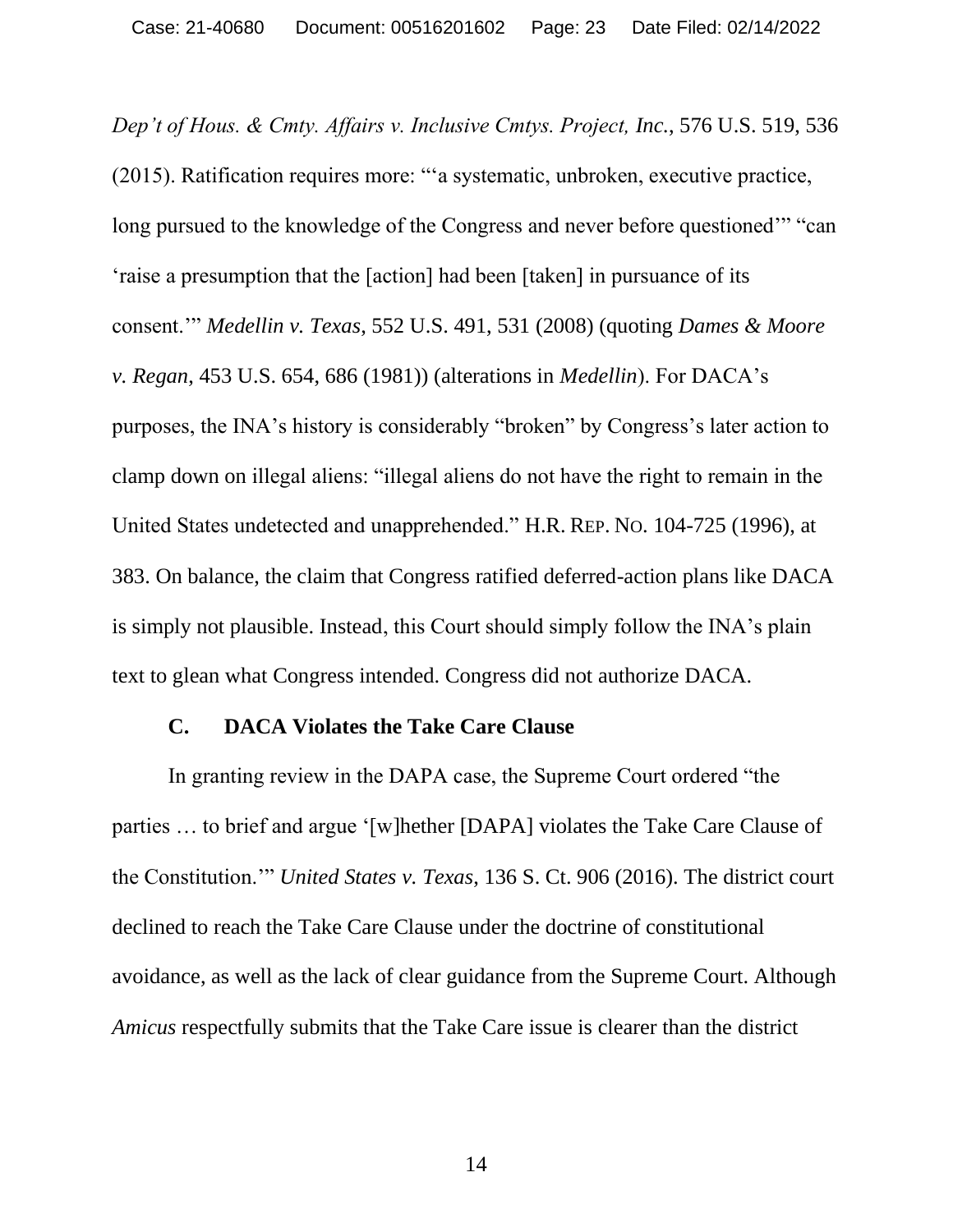court suggested, IRLI acknowledges that the Court need not resolve the constitutional issue to find DACA unlawful.

The take-care issue goes further than the substantive INA violations discussed above. Though, at some level, any substantively or even procedurally *ultra vires* action represents a failure faithfully to execute the laws, U.S. CONST. art. II, § 3, it requires more to violate the Take Care Clause—a failure even to "take Care that the Laws be faithfully executed." *Id.* That failure, however, is amply present here. Indeed, the Obama administration itself candidly acknowledged the unlawfulness of DACA numerous times before issuing DACA for political reasons when Congress did not enact the legislation that the administration sought. A court issuing an equitable remedy in these circumstances could find that the Executive willfully failed to take care, then tailor the remedy to account for that willfulness. *Cf. Thomas v. Union Carbide Agric. Prods. Co.*, 473 U.S. 568, 592 (1985) (distinguishing between faithful arbitrators and "arbitrators who abuse or exceed their powers or willfully misconstrue their mandate under the governing law"); *Chambers v. NASCO, Inc.*, 501 U.S. 32, 46-47 (1991) (upholding sanctions for willful violations of court orders). Presidents are not free to adopt any policies they want. Instead, the Constitution requires presidents to see to it that the laws that Congress has passed are faithfully executed. U.S. CONST. art. II, § 3. Courts must hold presidents to that standard.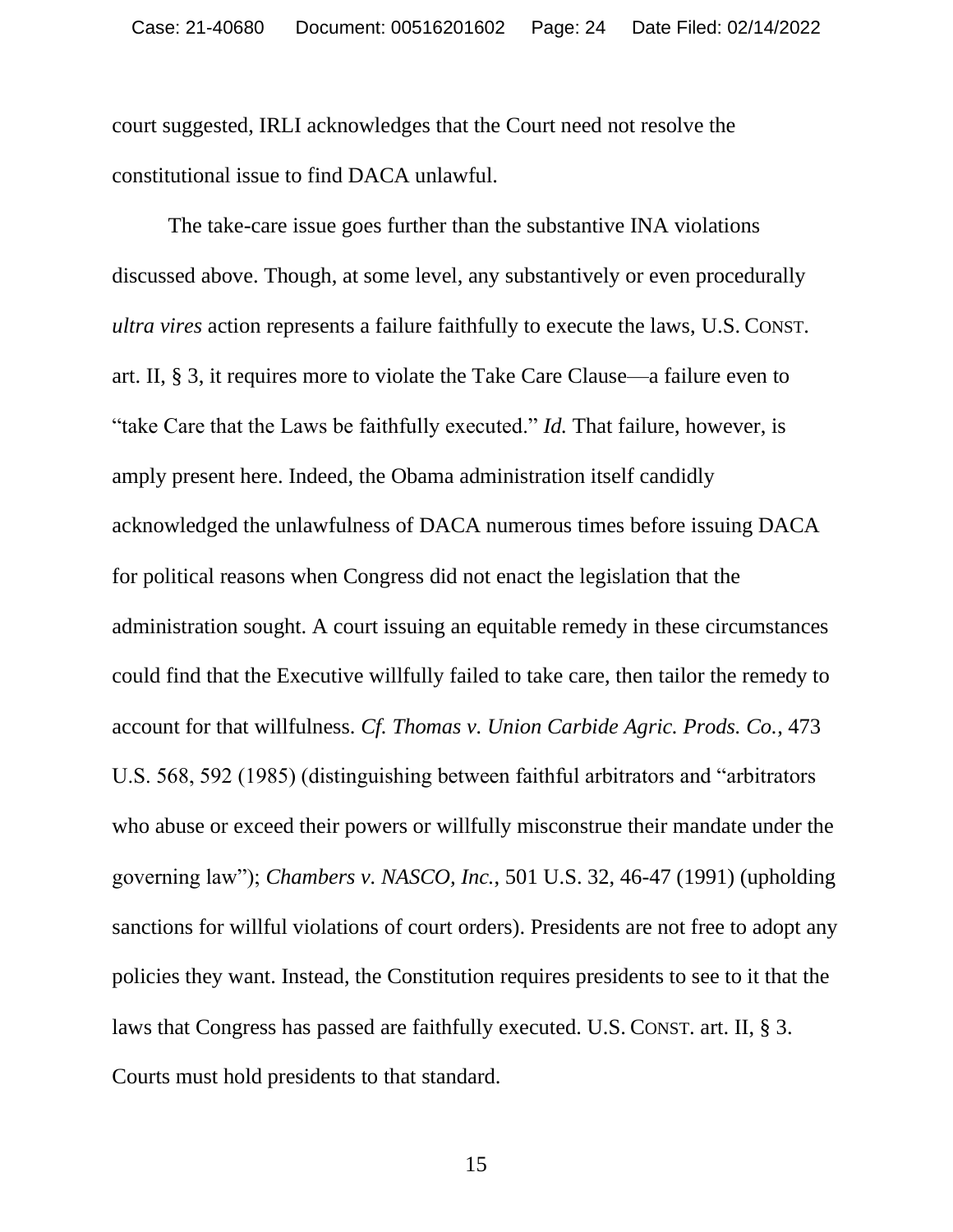Under separation-of-powers principles, it falls to Congress to make the laws,

to the Executive to enforce the laws faithfully, and to the judiciary to interpret the

laws:

With all its defects, delays and inconveniences, men have discovered no technique for long preserving free government except that the Executive be under the law, and that the law be made by parliamentary deliberations.

Such institutions may be destined to pass away. But it is the duty of the Court to be last, not first, to give them up.

*Youngstown*, 343 U.S. at 655 (Jackson, J., concurring). This Court clearly must

reject DACA's overreach here.

## **III. The District Court Properly Vacated DACA**

As the States point out, Appellees' Br. at 48, only the Intervenor

Defendants-Appellants contend that vacatur was not the appropriate remedy. But in contrast with the Plaintiff-Appellee States and the federal Defendants-Appellants, the Intervenor Defendants-Appellants lack standing to pursue any relief beyond that sought by the federal defendants. As noted above, standing requires a judicially cognizable right or "legally protected interest," *Defenders of Wildlife*, 504 U.S. at 560, and the Intervenors here premise their rights on DACA.

Even assuming *arguendo* that agencies could create rights, <sup>5</sup> however, DACA

<sup>5</sup> Agencies cannot create rights, *Touche Ross & Co. v. Redington*, 442 U.S. 560, 577 n.18 (1979); *Alexander v. Sandoval*, 532 U.S. 275, 291 (2001), and their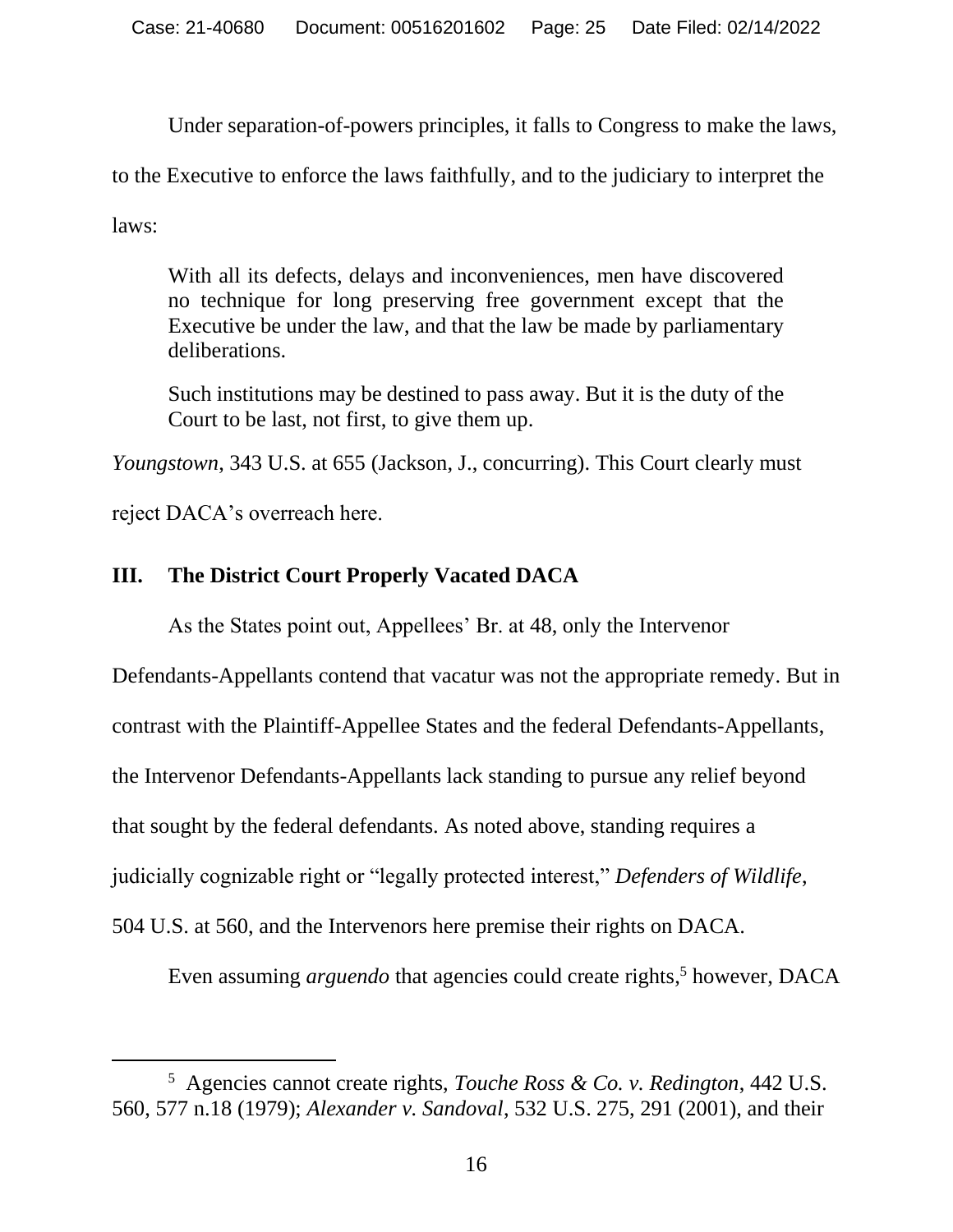would have needed to undergo notice-and-comment rulemaking before any rights would obtain. *See Texas DAPA*, 809 F.3d at 171; *Shell Offshore*, 238 F.3d at 629; *Am. Mining Congress v. Mine Safety & Health Admin.*, 995 F.2d 1106, 1112 (D.C. Cir. 1993). Similarly, accepting from *Regents* that DACA's promulgation so bound the agency as to preclude DACA's rescission, DACA needed to undergo noticeand-comment rulemaking (but did not) before binding agency discretion. *Texas DAPA*, 809 F.3d at 172-73; *Texas Sav.*, 201 F.3d at 556; *General Elec. Co. v. EPA*, 290 F.3d 377, 380 (D.C. Cir. 2002). Either way, because DACA did not undergo the requisite notice-and-comment rulemaking, DACA is a nullity and void *ab initio*, *see* Section II.A., *supra*, and as such clearly cannot provide cognizable rights to support Intervenors' standing in this case. 6

The same Article III limits that apply to original parties also apply to intervenors, so intervenors must have standing to seek relief beyond the relief

inability to do so is an independent rationale for rejecting any suggestion that DACA created rights.

<sup>6</sup> As for New Jersey and any institutional Intervenor Defendants-Appellants, they "lack[] a judicially cognizable interest in the prosecution *or nonprosecution* of another," which "applies no less to prosecution for civil [matters] … than to prosecution for criminal [matters]." *Friends of the Earth, Inc. v. Laidlaw Envtl. Servs. (TOC), Inc.*, 528 U.S. 167, 204 (2000) (emphasis added, interior quotation marks omitted). Similarly, it is a "fundamental restriction on [judicial] authority" that "a litigant must assert his or her own legal rights and interests, and cannot rest a claim to relief on the legal rights or interests of third parties," *Hollingsworth v. Perry*, 570 U.S. 693, 708 (2013) (interior quotation marks omitted). Thus, thirdparty institutional and state defendants-intervenors would lack a judicially cognizable interest.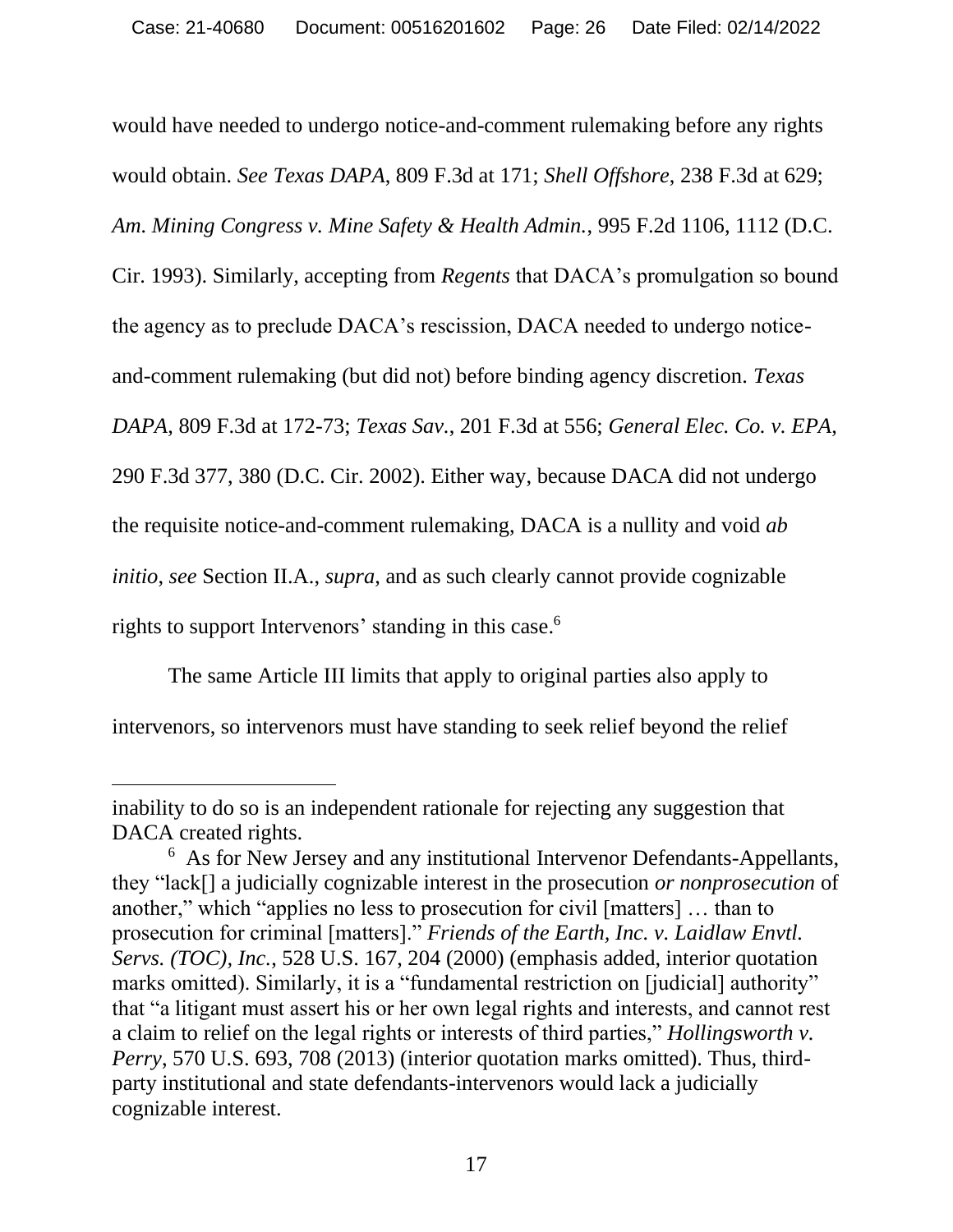requested by the party supported:

The same principle applies to intervenors of right. Although the context is different, the rule is the same: For all relief sought, there must be a litigant with standing, whether that litigant joins the lawsuit as a plaintiff, a coplaintiff, or an intervenor of right. Thus, … an intervenor of right must demonstrate Article III standing when it seeks additional relief beyond that which the plaintiff requests.

*Town of Chester v. Laroe Estates, Inc.*, 137 S. Ct. 1645, 1651 (2017). Thus,

without their own Article III standing, Intervenors cannot seek relief beyond the relief that the federal defendants seek. Accordingly, *Amici* respectfully submit that Intervenors are not entitled to a ruling on anything other than *purely jurisdictional* arguments against this litigation.<sup>7</sup>

In any event, remand with vacatur is the default remedy for procedural and unlawful agency rules. *See Texas MPP*, 20 F.4th at 1000. The States show that vacatur is proper. *See* Appellees' Br. at 48-49. *Amicus* would simply add that because DACA was not promulgated with the requisite notice-and-comment rulemaking procedure, it is null and void *ab initio*, as argued above. *See* Section II.A., *supra*. Thus, vacatur is the only proper remedy.

<sup>7</sup> In *Kamen v. Kemper Fin. Servs.*, 500 U.S. 90, 97 n.4 (1991), the Supreme Court recognized courts should consider jurisdictional arguments, even if raised only by an *amicus*.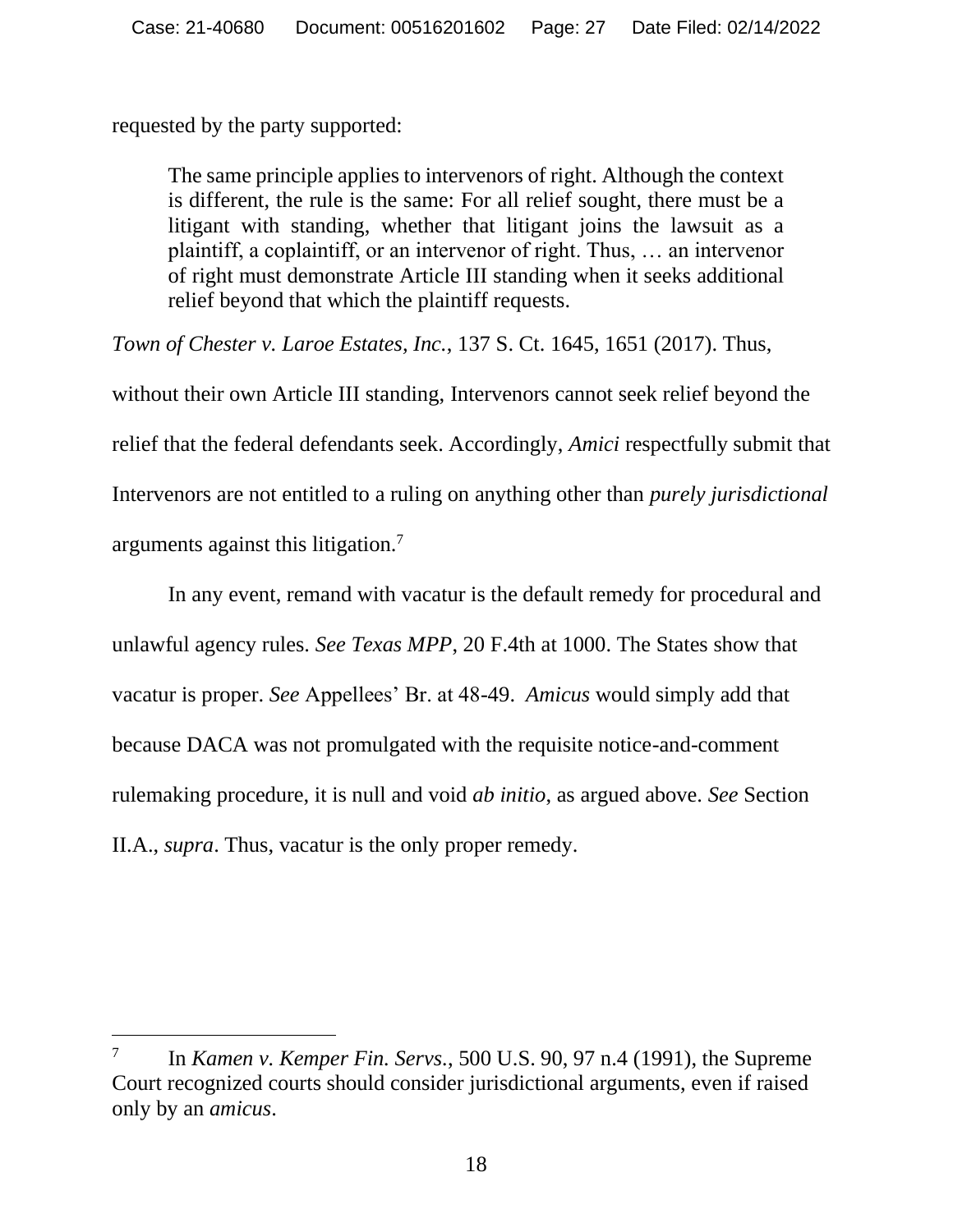Case: 21-40680 Document: 00516201602 Page: 28 Date Filed: 02/14/2022

## **CONCLUSION**

For the foregoing reasons, the Court should affirm the district court's

judgment.

DATED: February 14, 2022 Respectfully submitted,

/s/ Matt Crapo Matt A. Crapo Christopher J. Hajec Immigration Reform Law Institute 25 Massachusetts Ave., NW, Suite 335 Washington, DC 20001 Telephone: (202) 232-5590

Attorneys for *Amicus Curiae*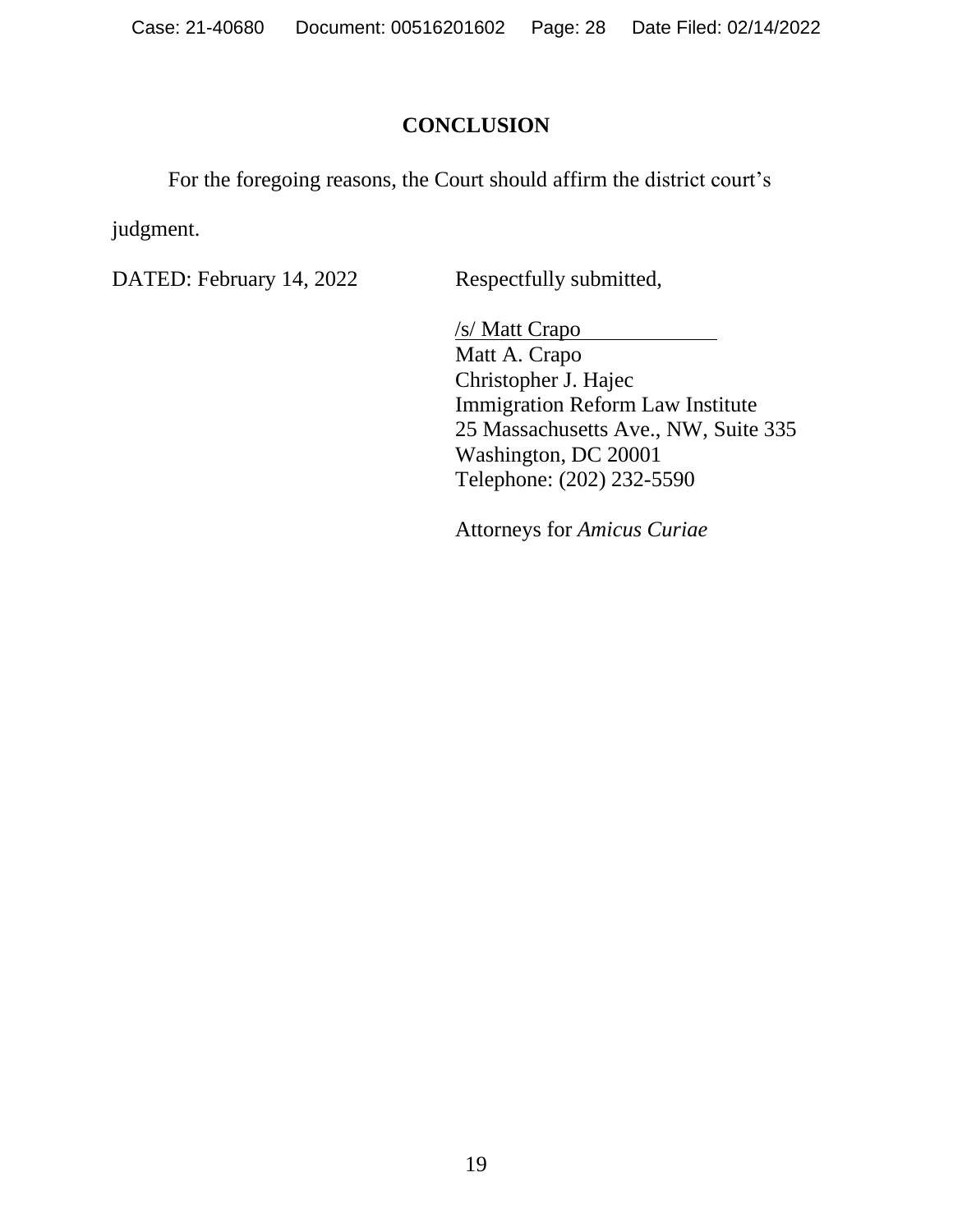### **CERTIFICATE OF COMPLIANCE**

The foregoing brief complies with Fed. R. App. P.  $32(a)(7)$  and  $29(a)(5)$ because it contains 4,483 words, as measured by Microsoft Word software. The brief also complies with the typeface and style requirements of Fed. R. App. P.  $32(a)(5)$  &  $32(a)(6)$  because it has been prepared in a proportionally spaced, Roman-style typeface of 14 points or more.

DATED: February 14, 2022 Respectfully submitted,

/s/ Matt Crapo Matt A. Crapo